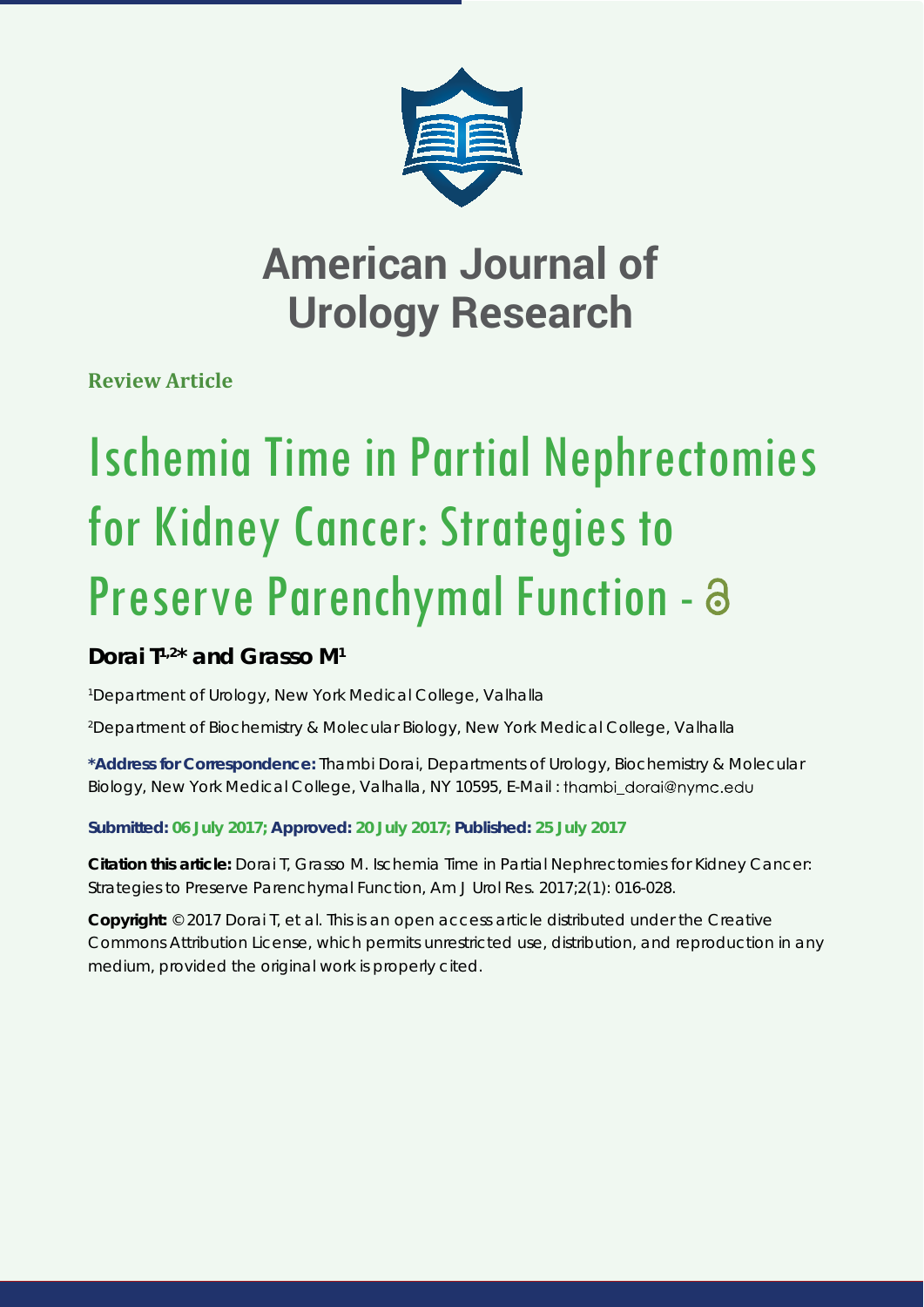## SeiRes ture

#### **ABSTRACT**

There have been significant advances in the nephron sparing surgical techniques with the main aim of preserving as much parenchymal mass as possible in the management of renal cell carcinoma. While the issue of renal ischemia during these partial nephrectomy surgeries have been debated, latest improvements in minimizing the ischemia time, scoring for the ischemic injury on the basis of serum creatinine in patients with a still functioning contralateral kidney and basic and clinical research into the molecular mechanisms and markers for acute kidney injury have given rise to a clearer prediction of functional recovery in the patient. While the surgeon assessment of volume and parenchymal mass preservation is very critical in the prognosis and functional recovery, there are several molecular parameters that are still in the realm of pre-clinical research which, properly translated, would improve the quality of the parenchymal mass preserved and aid in the functional recovery of global parenchymal function. In this review, we focus on the molecular parameters such as induction of a hypo metabolic phenotype, the basis for the induction of hypothermia, the significance of remote ischemic preconditioning, the benefit of reducing inflammation with the use of ethyl pyruvate and finally the importance of reprogramming the inflamed kidney metabolism while emphasizing the basic premise that protecting the mitochondria from the ischemic and inflammatory damages may be the key to improve the quality of the parenchyma preserved. We discuss the benefits and pitfalls in each approach that will foster further translational research, ultimately benefiting the patient.

**Keywords:** Partial nephrectomy; Penal ischemia reperfusion injury; Warm and cold ischemia time; Global parenchymal preservation

#### **INTRODUCTION**

Renal cell carcinoma is one of the most common adult solid tumors occurring in almost 3% of the worldwide population, mostly in older adults between 50 and 70 years of age [1]. In recent years, patients with renal cell carcinoma are being detected at their early stages of the cancer due to the advent of sophisticated imaging techniques such as abdominal ultrasound, computed tomography and magnetic resonance imaging. As a result of the advanced and early detection, clinicians are increasingly relying upon more conservative approaches to the treatment of small renal cancer masses such as open or laparoscopic partial nephrectomies, with the ultimate aim of preserving the global parenchymal function [2,3]. Advances in nephron sparing surgical techniques, particularly in experienced medical centers, help maintain long term renal function and prevent the development of chronic renal disease in patients with small cancer masses [4,5]. Small renal cancer masses are currently described as having a size equal to or smaller than 4 cm (staged as T1a) while the tumors slightly bigger (between 4 and 7 cm) are staged at T1b  $[6]$ . The ultimate goal of nephron sparing surgery is to save and preserve as much healthy renal parenchyma as possible while at the same time achieving complete cancer resection and control with no positive surgical margins and without cancer recurrence [5,7]. These techniques include either open partial nephron sparing or laparoscopic partial nephron sparing surgeries and include polar resection, wedge resection, enucleation, excavation or enucleoresection, with minimal damage to the nephrons that span the cortex and medulla while leaving the renal pelvis and the artery, vein and the ureter intact  $[5,7]$ . The surgical decision as to which route to take is mandated by several variables such as the clinical status of the patient, pathological findings, tumor stage, etc., and is left entirely to the discretion of the surgeon involved. But, what is not variable is the prospect of the patient undergoing renal ischemia as a result of the renal pedicle occlusion during the surgery as it has to be performed in a bloodless field, followed by reperfusion, which causes a unique type of renal injury on its own [8]. In this connection, the warm ischemia or the cold ischemia duration and the resulting damages to the renal parenchyma has become a major subject of laboratory and clinical investigation in recent years [9-12]. Numerous studies have been published with respect to how to minimize the ischemia time and maximize the recovery of renal function during the past decade and readers are referred to several excellent reviews that are available in the literature [13-17]. In this review, we will focus on the parameters that are not in the control of the surgeon, namely the mechanisms of renal ischemia and reperfusion injury, the rationale behind warm or cold ischemia, the critical nature of the time or duration of the blood/nutrient supply occlusion (which has given rise to the concept of "every minute counts"), issues with the mechanisms to preserve the functioning of the kidney after surgery [18]. We will take stock of some of the most recent animal and laboratory studies performed and lessons learned. We will make a case for timely and crucial studies in a clinical setting on the basis of some of the new information gained from these laboratory investigations in order to improve the recovery of parenchymal function post-surgery [19,20]. In this article, we focus on the second of the two most important factors that ultimately decide on the successful recovery of the parenchymal function: quantity and quality. While the "quantity" may be determined by "surgical precision", the "quality" is determined solely by "molecular precision", by one or more or all of the influencing factors that are described in this article. Since there is no "single" magic bullet that will positively affect the proper functioning and recovery of the parenchyma, we feel it is necessary to describe all these parameters and emphasize the most important ones that will help in future investigations and possibly foster clinical trials that would benefit the patient. Most of these strategies concentrate on minimizing the renal ischemia and reperfusion injury while some focus on modulating the innate immunity that may be activated once the insult to the kidney is started, such as renal artery occlusion.

Because most of the studies on the tolerance of the kidney to varying warm ischemia times were initially studied using animal systems, it is difficult to extrapolate the benefits of these studies to human conditions in terms of structural and functional loss [21]. For example, using mice and rat systems, it was found that any warm ischemia time more than 35 minutes caused irreversible damage to the parenchyma and compromised glomerular filtration parameters, increased serum creatinine and induced the expression of several ischemia specific markers, a finding which could relate to the human situation [22,23]. Interestingly, when patients were subjected to varying amounts of warm ischemia during their renal reconstruction surgeries (ranging from 30 to 60 minutes), it was found that humans were relatively resistant to the genesis of ischemic pathologies and underwent only limited structural compromise such as brush border loss and clubbing, fragmentation, desquamation and the secretion of ischemia markers such as creatinine and cystatin-C into the blood [24]. The ischemia induced structural changes were less dramatic compared to what was observed in animal systems for the same duration of the ischemic insult. However, when the ischemia time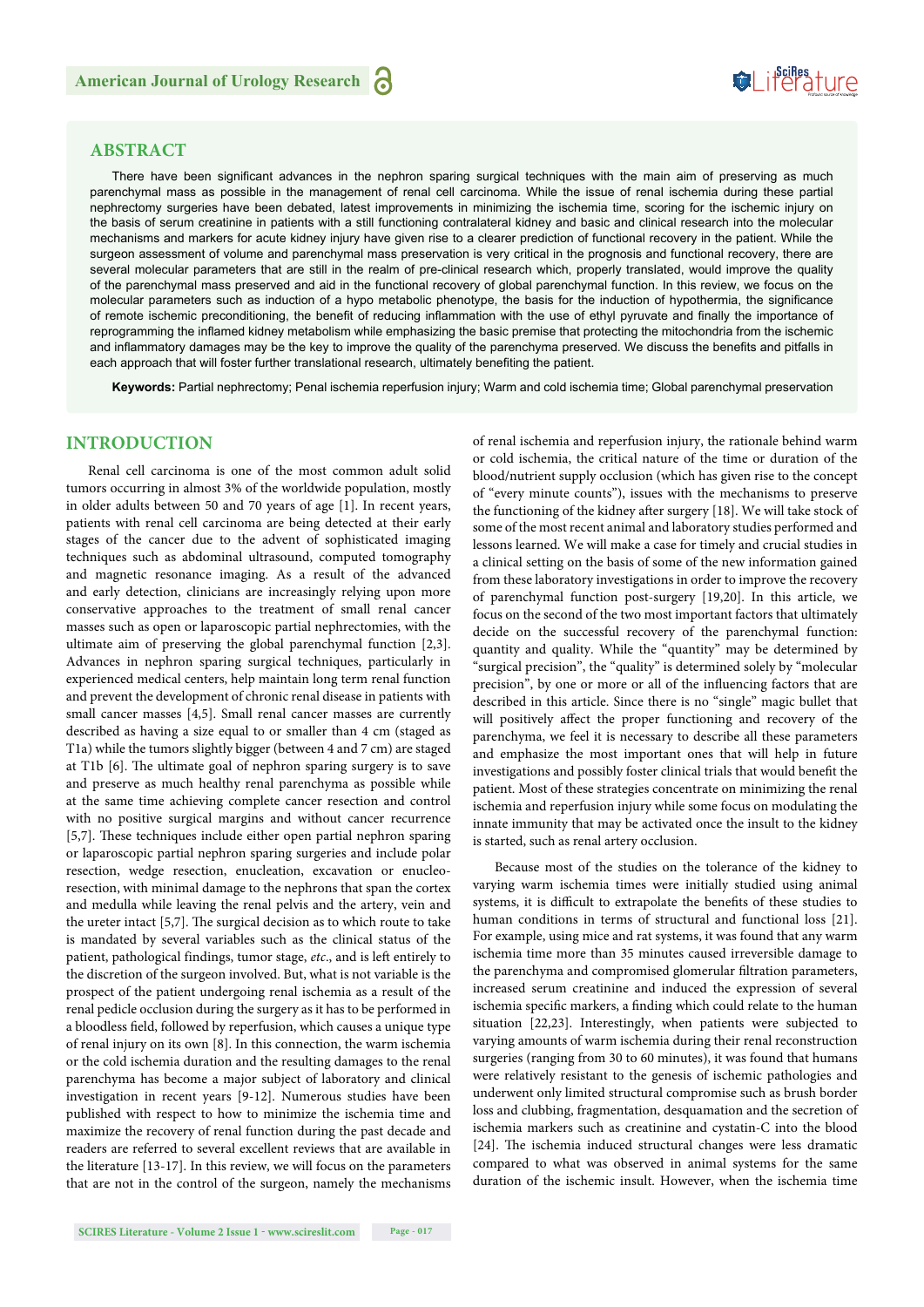was increased  $(> 60$  minutes) the probability of inducing significant structural changes also increased [25]. These findings have important implications to the surgeon operating on the patient for small renal cancer masses using partial nephrectomy (PN) procedures. In particular, these studies reveal the intrinsic tolerance and/or resistance of the kidney to clamped ischemia during PN. While many reasons may be proposed, it is very likely that the human kidney possesses a better cellular response to ischemia and precise oxygen sensing and metabolic reprogramming mechanisms due to its capacity to upregulate reno-protective transcription factors such as Hypoxia Inducible Factor-1α (HIF-1α) among many other factors [26]. In spite of these impressive human studies, it is very imperative that the surgeon takes no solace in extending the warm or cold ischemia time to anything more than 30-35 minutes, since it is always better to bank on the side of caution and be safe than sorry in the consideration of time taken (ischemia time) in these renal reconstruction surgeries. But, in the case of solitary kidneys, a warm ischemia time of even 20 minutes was shown to result in poorer postoperative Glomerular Filtration Rate (GFR) and a decline of renal function after renal resection [27]. Therefore, this article assumes that there is considerable ischemia and reperfusion related damages and focuses on how to mitigate these damages and related pathologies using recently described animal and human studies as model systems with the main goal of preserving parenchymal function through molecular means.

#### **THE THERAPEUTIC POTENTIAL OF INDUC-ING HYPOMETABOLISM: THE ROLE OF HY-DROGEN SULFIDE (H2 S)**

There are at the least 4 enzymes that are capable of generating hydrogen sulfide within the body, namely Cystathionine β Synthetase (CBS), cystathionine γ Lyase (CSE), 3-Mercaptopyruvate Sulfurtransferase (3MST) and Cysteine Amino Transferase (CAT). H2 S was initially regarded as an obnoxious and toxic gas produced as a byproduct of a few metabolic pathways, but recent research has shown that at very low concentrations, it is truly cytoprotective and its protective effects were first shown in brain and retinal systems [28]. Its beneficial effects on renal ischemia systems have been recognized only very recently [29-32]. The impressive effects of  $\rm H_2S$  stems from the fact that it is a powerful, specific and reversible inhibitor of cytochrome c oxidase, also known as complex IV or the terminal enzyme complex of the electron transport chain in the mitochondria. Studies by Blackstone and coworkers showed that treatment of mice with 80 Parts Per Million (80 ppm) of  $\rm H_2$ S created a deep suspended animation or hypometabolic state with a significant reduction in metabolic rate and core body temperature [33,34]. The translational benefit of this gasotransmitter was immediately realized and it was proposed that it would be of great medical benefit in a variety of medical conditions including ischemia and reperfusion injury, transplantation, trauma such as gunshot wounds etc [35]. Later studies showed that apart from inducing a hibernation-like state, the beneficial effects of  $\rm H_2S$ included to a reduction of inflammation and oxidative stress by facilitating the production of glutathione, the major intracellular anti-oxidant and by being a scavenger of reactive oxygen species in mitochondria [36].  $\rm{H_2S}$  also regulated accompanying endoplasmic reticulum stress by facilitating the translocation of the transcription factors nuclear factor erythroid 2-related factor-2 (Nrf2) and nuclear factor kappa light chain enhancer of activated B cells (NFkB) into the nucleus to up regulate the transcription of anti-oxidant and antiapoptotic genes respectively [36]. Most importantly, studies showed

that the hibernation-like state induced by  $H_2S$  protected mice from lethal hypoxia, a state that many organs such as the kidneys face when the renal pedicle is occluded during reconstruction surgeries [37,38]. H2 S mainly functions *in-vivo* by adding sulfane sulfur (sulfur with a zero oxidation state and a storage form of  $H_2S$ ) to many proteins by a process called sulfhyration or sulfuration through the formation of polysulfides [39]. A fifth pathway for the production of hydrogen sulfide and the beneficial sulfane sulfur was discovered recently and is called the D-amino acid pathway [40]. Essentially, the human body also metabolizes D-cysteine (as opposed to the amino acid L-cysteine that is found in all proteins). Relevant to this discussion, the human kidney was shown to metabolize D-cysteine to produce H2 S and sulfane sulfur 80 times better than L-cysteine [39,40]. In experimental animal systems, such as mice, administration of D-cysteine increased the level of sulfane sulfur in the kidney 2.5 times the level of the control and decreased gradually to the control level around 12 hours after the administration of the D- amino acid [39,40 ]. This 12 hour window was reduced to a mere 3 hours when the same experiment was repeated with L-cysteine [39,40]. When the kidneys were analyzed after ischemia induction and reperfusion, there was significant protection of the kidney, as evidenced by several typical ischemia markers, when D-cysteine was administered compared to L-cysteine [39,40]. These studies highlight the important therapeutic and translational potential of D-cysteine whose administration increased the levels of  $H_2S$  and the formation of protein bound sulfane sulfur which protected the kidney from ischemia-reperfusion injury. During renal ischemia reperfusion injury, introduction of the hydrogen sulfide donor Sodium Hydrosulfide (NaSH) at clamping decreased serum creatinine, enhanced microvascular blood flow with a significant decrease in inflammation, necrosis and apoptosis in the tubule cells [37]. Bos and coworkers [37] created a hypometabolic state by gaseous  $H_2S$  but without hypothermia and showed that bilateral renal ischemic damages could be prevented by  $H_2S$  given before ischemia, compared to the controls. They also showed that pretreatment with gaseous  $\mathrm{H}_2\mathrm{S}$  before ischemia caused less mitochondrial swelling and reduced oxidative stress and degeneration [37]. The role of the mitochondria in the action of  $H_2S$  was later confirmed by other investigators [38]. Later work by Bos and his group [41] showed that CSE was the major modulator of  $H_2S$  in the kidney. CSE knock out  $[+/$ -] animals showed low renal  $H_2S$  levels, increased morbidity and mortality, increased DNA damage response and renal functional loss upon bilateral renal ischemia [41]. It was also shown that some of these structural and functional damages to the kidney could be reversed by the administration of the  $\rm H_2S$  donor NaSH. Further translational studies done in human transplant biopsies by Bos and coworkers [35] revealed that the level of CSE mRNA could be correlated with improved renal function after kidney transplantation. However, it is very important to note that  $H_2S$  may have both anti-inflammatory (the "good") as well as the pro-inflammatory ("the bad") effects in a context and concentration dependent manner which could explain some of the contrasting and conflicting evidence in the recent literature [42]. For example, the H<sub>2</sub>S donor NaSH is known to release H<sub>2</sub>S too quickly and its concentration fades over time, making interpretation of experiments difficult since this phenomenon does not correspond to a meaningful recapitulation of endogenous  $H_2S$  biosynthesis [43]. For this reason, the pharmacological developments of several "slow release" H<sub>2</sub>S donors are gaining more significance [44]. Their slow and steady release of  $\rm H_2S$  consistently over a period of time correlates with the physiological steady state concentrations of  $H_2S$ , allowing more meaningful investigations of the effects of  $H_2S$  in chronic and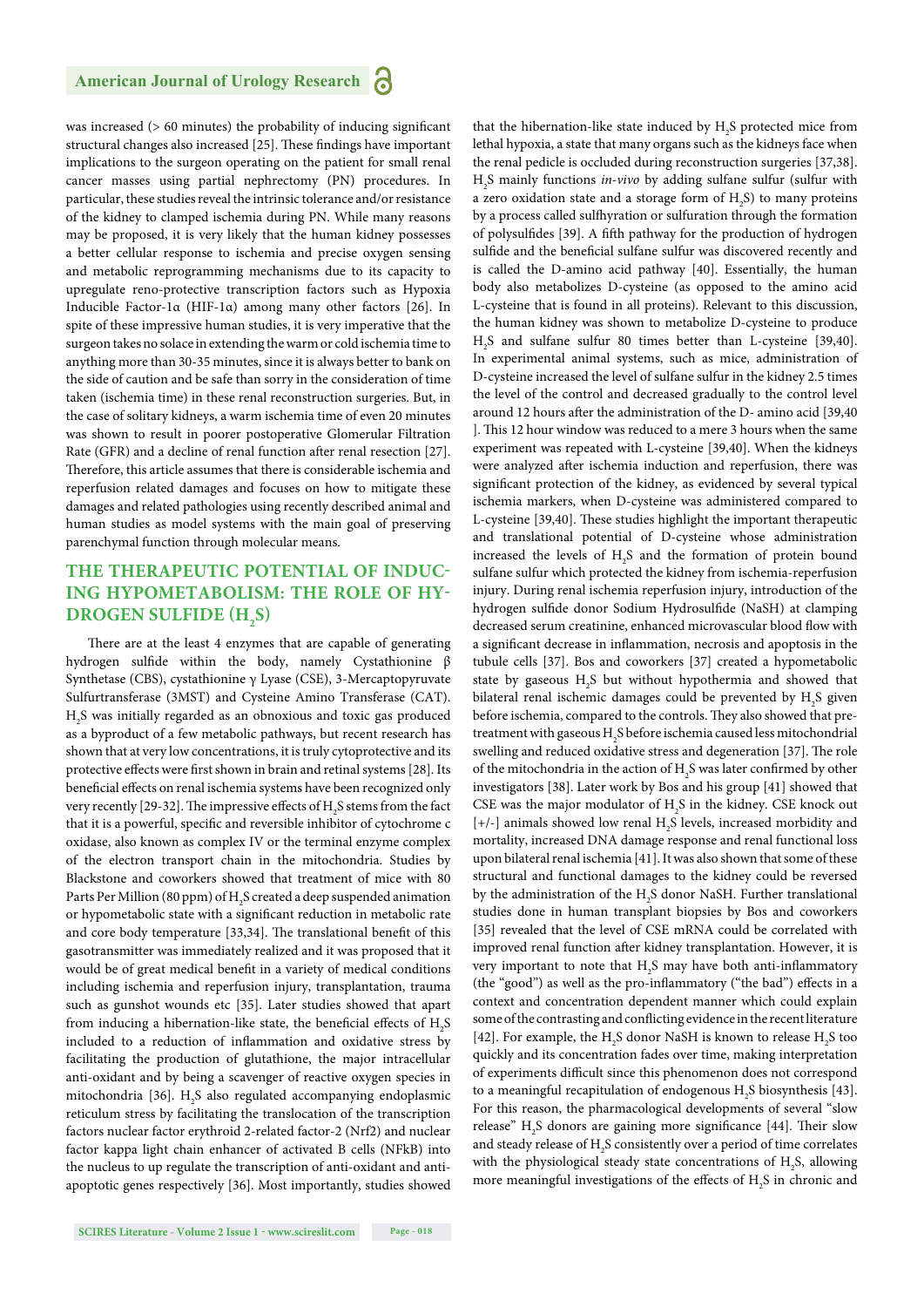acute inflammation [44]. Recent studies with these advanced  $H_2S$ slow-release compounds have indicated that ischemia reperfusion injury could be minimized due to their specific mitochondria protective actions [44]. In fact, families of mitochondrially targeted hydrogen sulfide donors are being developed, specifically reducing mitochondrial oxidative stress *in-vitro* and reducing renal structural injury *in-vivo* [44]. Moreover, this type of specific H<sub>2</sub>S treatment also increases its bioavailability to minimize renal endothelial cell dysfunction [45]. Thus, while the precise molecular mechanisms are still being worked out,  $H_2S$  releasing compounds reveal their therapeutic potential in minimizing renal ischemia reperfusion injury and dysfunction. Therefore, they can be considered therapeutically not only for decreasing the metabolic demand of the kidney (creating a state of renal hypometabolism), but also for significantly reducing the oxidative stress, particularly in the renal cell mitochondria by increasing their chances of survival of the parenchyma under hypoxic conditions.

#### **THE THERAPEUTIC POTENTIAL OF INDUC-ING HYPOMETABOLISM: THE ROLE OF 5'- AMP**

The second concept that is relevant to the topic of inducing a hypometabolic state arises from the work of Lee and his group as well as work from our own laboratory [46,47]. In response to severe external stressors such as lack of food and water supply, extreme heat, cold or lack of oxygen supply, several species including certain mammals undergo metabolic adjustment to sustain life throughout their life cycle. This type of hypometabolism, similar to what is described for the therapeutic potential of hydrogen sulfide (see above) is central to the survival of hibernators such as bears, arctic ground squirrels and even in some mammals closer to man, such as tropical Malagasy lemurs [48]. Their entrance into a hypometabolic or hibernation state is the body's attempt to minimize energy expenditure under metabolic stress caused by insufficient nutrient supply [49-52]. However, the uniqueness of these hibernators is that these hypo metabolic changes are rapidly reverted to normal metabolism when these animals are aroused again when the spring season arrives without any signs of cellular or organ injury. Relevant to this discussion, all their organ systems including the brain, heart and kidneys start to function in a normal fashion, in spite of the fact that they underwent long and near ischemic episodes. Studies by Lee's group deciphered this mechanism and showed that a small molecule that is available in every cell in the body and namely 5'-Adenosine Monophosphate (5'-AMP) and allowed the non-hibernators such as mice to rapidly, safely and most importantly reversibly enter a deep hypo metabolic and hibernation-like state  $[46]$ . These studies pave the way for the adoption of hypothermia and hypometabolism as a routine clinical tool in several conditions in the future such as renal reconstruction surgeries and renal transplantation etc. Recent biochemical studies from the same group proved that AMP caused hypometabolism by reducing the oxygen carrying capacity of hemoglobin in erythrocytes which forces all the tissues to reprogram their metabolism and reduce all their energy intensive (*i.e.*, ATP requiring) programs such as protein synthesis, functioning of transporters, *etc*. [53]. Recent work from our laboratory expanded on this concept and showed that nonhibernators such as mice could be protected from renal ischemia reperfusion injury by the administration of 5'-AMP before ischemia by reprogramming the kidney metabolism to a hypometabolic state [47]. This is mainly done by a significant reduction of oxidative stress markers and ischemia specific parameters brought out by a specific activation of the master metabolic stress sensor, namely Adenosine Monophosphate Kinase (AMPK) [47]. Our work on the benefits of pre-conditioning with 5'AMP also showed that it enhanced the expression of the renoprotective transcription factor HIF-1α and enhanced the expression of the anti-oxidant response genes such as Nrf2, which is already known to be protective in experimental acute kidney injury. Our studies also indicate that the benefits of inducing hypometabolism by 5'-AMP are several fold which could be applicable in a future clinical setting:

- 1. It positively benefits the functioning as well as recovery of the parenchymal function as evidenced by the reduced expression of several ischemia markers.
- 2. It reveals an "extended window of opportunity" (around 120 minutes, in our system) in which the blood flow to the kidney could be naturally reduced because of a significant reduction in heart rate. This may help the surgeon to work in a relatively bloodless field during PN surgery.
- 3. As a result of this natural hypometabolism, the kidney may withstand the effects of additional clamping of the renal pedicle with no significant effects of structural damage.
- 4. This 2 hour window of opportunity potentially extends the warm ischemia time that could be tolerated by the kidney without any additional damage, offering the surgeon precious extra minutes.
- 5. The marked reduction in core body temperature of the animal under surgery naturally minimizes the extra metabolic and energy demands, reducing the resultant stresses in the kidney, including severe oxidative stress due to the generation of Reactive Oxygen Species (ROS)
- 6. Most importantly, the recovery of the blood flow, oxygen consumption and reperfusion in a "gradual fashion" may markedly reduce the effects of fast blood re-flow upon clamp release that causes severe reperfusion injury.

Thus, this method allows for reperfusion to occur in an incremental manner which may allow for a significant reduction in the oxidative stresses that overwhelm the anti-oxidant responses as a result of abrupt blood flow back into the kidney. We also feel that the introduction of these novel concepts in a clinical setting in the future may allow the surgeon to perform renal reconstruction surgeries for small cancer masses with artery clamping and yet operate under an environment of "near-zero ischemia" (as opposed to "severe ischemia" using the current procedures) resulting in improved clinical outcomes. These strategies may help increase the quality of the parenchymal mass preserved. The renoprotective cocktail described in our studies was designed to induce both hypometabolism and hypothermia and we propose that both clamping and flushing the kidney with the renoprotective cocktail will create not only a relatively blood-less field but also a near-zero ischemia field, which surgeons can exploit to their advantage in enhancing renal function recovery as the best way to avoid ischemic injury is to avoid ischemia itself [22,23,47]. There are two more avenues to experimentally induce hypometabolism, namely, the use of ghrelin and 3-Iodo-Thyronamine  $[T_1AM]$  [54,55 ]. But, these experimental concepts are still in their infancy to be seriously considered for significantly reducing ischemia reperfusion injuries during PN.

#### **THE CONCEPT OF INDUCING HYPOTHER-MIA**

As noted in the discussion above, the two beneficial factors that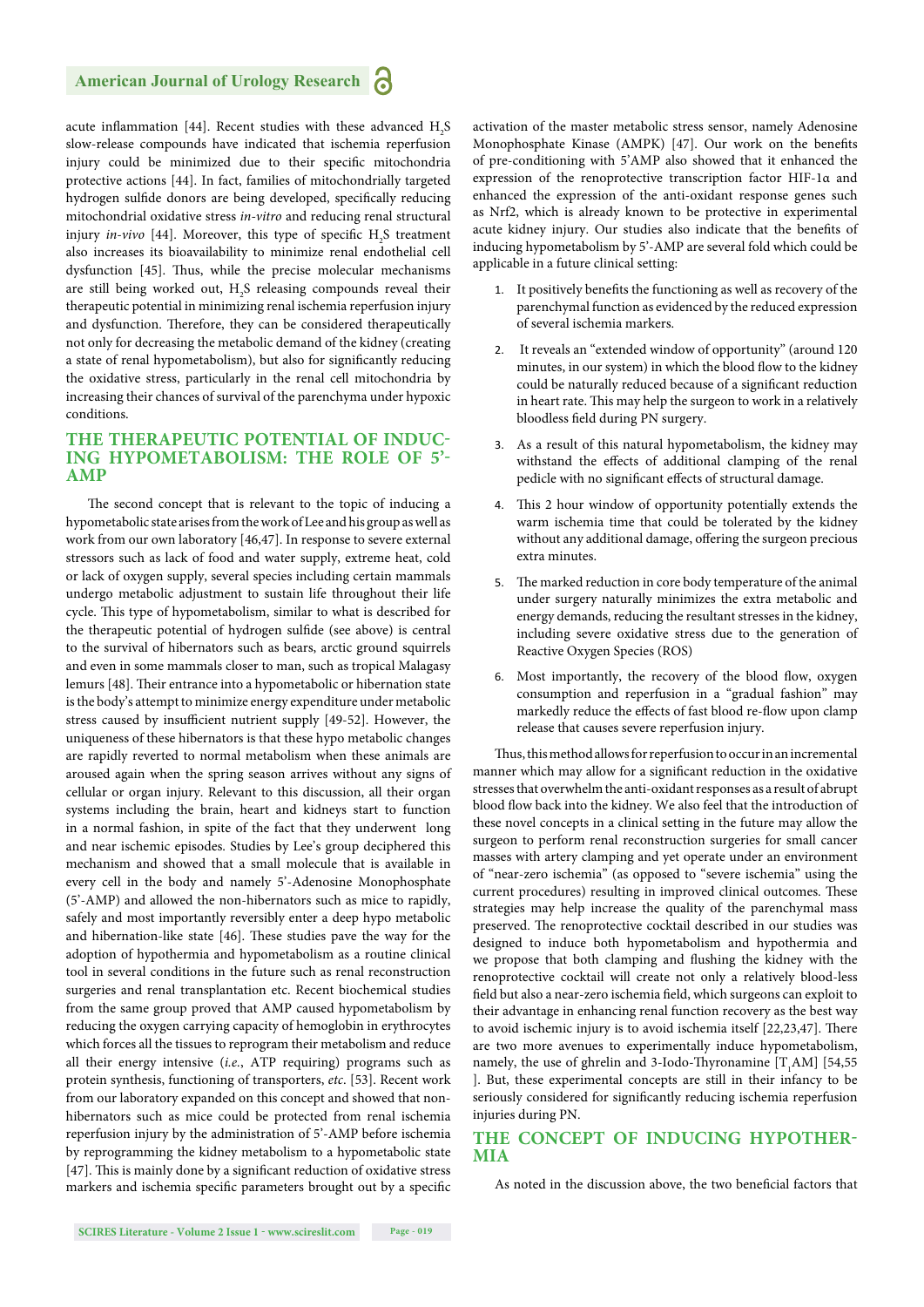make the administration of either hydrogen sulfide or 5'-AMP very attractive are:

- 1. Both are capable of inducing a hypometabolic state.
- 2. Both are capable of reducing the Core Body Temperature (CBT) which will reduce the metabolic rate in a natural way.

It is standard practice to "cool" the kidney by a slush of ice in PN procedures. In transplantation surgeries too, it is common to transport the kidney on ice, which in fact offers clinical benefit to some extent. But, we feel that cooling the kidney, as practiced clinically, is not based on sound scientific reasoning and in fact the benefits of cooling can be improved with the following modifications, the rationale behind which is described below. Traditionally, cooling the kidney through ice is thought to generate therapeutic hypothermia, giving rise to the concept of targeted temperature management. But, in non-hibernating species such as man, the mechanisms of this targeted hypothermia are complex and are still poorly understood. The aim of cooling the tissue is "metabolic rate depression" with an eye towards reducing the cascade of secondary inflammation and injury mechanisms which start immediately after the initial insult. By cooling the tissue, there is an expectation that there would be less oxygen consumption and a decreased metabolism when the oxygen and nutrient supply is impaired. Moreover, it is also expected that kidney cooling may reduce the production of free radicals injurious to the kidney. While all the above factors may function giving the surgeon some clinical benefit during open PN surgery, there are still a number of theoretical and practical matters that should be considered. Several clinical studies have been performed comparing cold ischemia to warm ischemia in patients undergoing PN [56-58]. These studies indicate that while cold ischemia provides a better recovery particularly when the ischemia times were prolonged compared to warm ischemia, the overall benefits appear to be relatively modest [56-58]. We feel that this is mainly because the potential benefit of hypothermia is counteracted by its negative effects, offsetting its overall benefit.

First, because one puts the kidney on ice, it does not mean that the mitochondrial bioenergetics which is responsible for producing ATP as well as heat (through electron transport and uncoupling mechanisms) will also slow or shut down. In fact, the opposite happens upon cooling, particularly in non-hibernators such as man [59,60]. The ultimate aim of ice-cooling during PN is to produce a slower metabolic state which may have certain potential clinical benefits. But, this type of ice-induced low metabolic rate has no connection with the naturally induced hypometabolism and has little relevance/benefit when one considers what really happens to the kidney, particularly to its mitochondria upon cooling [61-63]. Second, humans, unlike hibernators, are not designed metabolically to facilitate cooling beyond a very mild hypothermia (less than 32- 34° C, which can be accomplished by certain anesthesia regimens). Any cooling below this temperature may cause severe shivering and possibly cardiac arrest in man. But, the work of Lee and his group, as described earlier, has shown that it is possible to reduce the core body temperature of a non-hibernating mammal (mice) to 26° C, yet without inducing shivering and/or cardiac arrest [46]. This is a major conceptual advancement in itself to make a statement that non-hibernators are perfectly capable of generating and withstanding extreme hypometabolism.

But, the studies done through 5'-AMP or hydrogen sulfide have one parameter in common. They all slow down the progress

would down regulate energy intensive processes and biochemical reactions necessary for thermal regulation defense mechanisms. But, hypothermia induced by ice cooling is a result of undefended heat loss from the kidney to the outside. As a result, upon cooling, the kidney mitochondria, which have not inherently slowed down, are kept under severe stress as they continually try to compensate for the cooling effect by producing more heat through the action of uncoupling proteins (UCPs). But, in the absence of nutrient supply and more importantly oxygen supply (oxygen being the final acceptor of electrons in the electron transport chain), the mitochondria are kept under severe and exacerbated stress, not only by the loss of nutrients and oxygen supply but also by cooling, increasing the necessity to produce more heat to compensate [61-63]. Each hibernating mammalian species (such as bears, ground squirrels or Malagasy lemurs) has an optimum core body temperature and a range of temperature that they can tolerate. Once this threshold is crossed and temperature lowered further, their hypometabolic pathways are activated for their survival. But, in man, such temperature compensation and its tight regulation mechanisms to maintain a core body temperature with all the metabolic activities (both biosynthetic and catabolic) comes at an enormous price, *i.*e., at a significant cost of energy which requires a continuous supply of nutrients, oxygen and other supplies [49-52]. As a result of the significant lack of thermoregulatory compensation mechanisms in man, any external cooling will only aggravate and exacerbate the mitochondrial distress [61-63]. Viewed from this angle, it is possible to further appreciate the significance of the work of Lee and his group which showed for the first time the potential of non-hibernators to undergo hypometabolism. In the light of their studies, one can infer that a proper cooling (*i.e*., a drop in core body temperature) and hypometabolism can be achieved by agents such as  $H_2S$  or  $5^2$ -AMP while at the same time protecting the mitochondria (from undergoing severe oxidative stress) by "cooling" the system from the "inside" while ice only cools the system from the "outside" while leaving the mitochondria all the room to undergo oxidative stress. Thus, preserving the kidney by forcing it to undergo hypometabolism either by hydrogen sulfide or 5'-Adenosine monophosphate could be better at protecting the kidney compared to cooling on ice. As a practical alternative, one can consider the administration of one or both of these hypometabolism inducing agents while still mildly cooling the kidney on ice. Whether this combination has synergistic

of electrons through the electron transport chain during oxidative phosphorylation in the mitochondria, whereas hypometabolism through 2-deoxy glucose decreases ATP production through the inhibition of glycolysis. Thus, lowering of ATP levels by any means

#### **THERAPEUTIC POTENTIAL OF A RENO-PROTECTIVE COCKTAIL**

benefits needs to be investigated in laboratory studies before it could

be applied clinically.

Since the optimal function of the postoperative kidney is determined by the integrity of the renal parenchyma preserved and by limiting the duration of the Ischemia Reperfusion Injury (IRI) our laboratory has developed a reno-protectice cocktail which was shown to mitigate the negative effects of IRI and improve renal recovery and function. The work of Villanueva and his group indicated that during ischemia and reperfusion, the kidney expresses a set of genes and proteins closely resembling embryonic kidney development markers [64,65]. These developmental markers are very likely an effort by the kidney to protect itself during IR injury. These proteins include Basic Fibroblast Growth Factor (BFGF), Bone Morphogenic Protein-7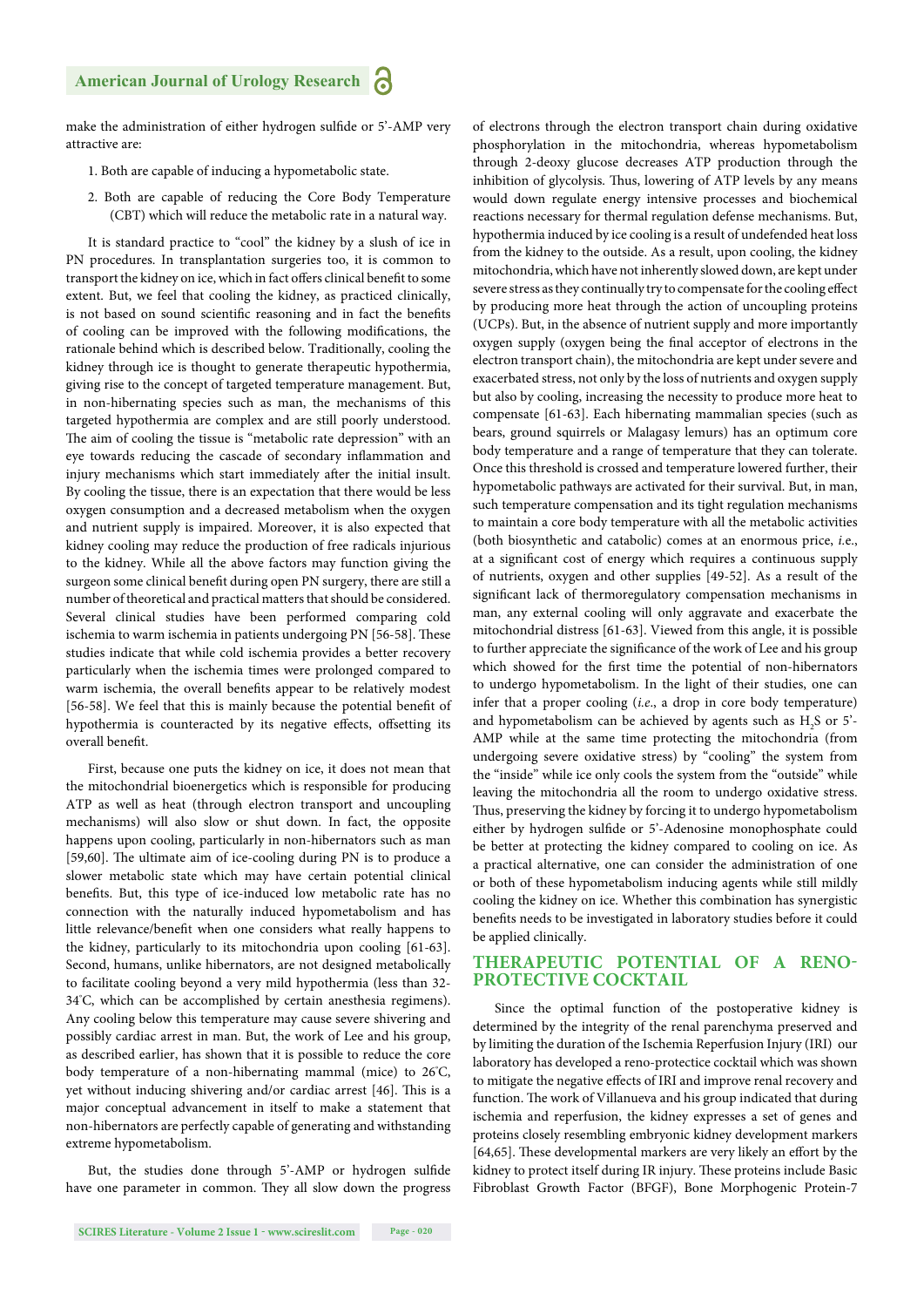(BMP-7) and Vascular Endothelial Growth Factor (VEGF). Among these proteins, BFGF participates in the early kidney development as a morphogen and is expressed in the recovery phase of IR. After IR injury, the kidney is also known to upregulate Stromal Cell Derived Factor-1 (SDF-1) which mobilizes bone marrow derived cells into the circulation to repulate and repair the damaged renal tissue [64- 67]. For these reasons, we included BFGF, BMP-7, SDF-1 and VEGF in the renoprotective cocktail [22,23]. We also supplemented the cocktail with hypoxia inducible gene products such as Erythropoietin (EPO) which has been demonstrated to be protective in a murine acute renal failure model [22,23,68-70]. EPO is apparently protective possibly because of the positive feedback loop by which EPO itself upregulated the expression of the Hypoxia Inducible Factor-1α (HIF-1α) under hypoxic conditions [71].

Additionally, our cocktail also included a set of amino acids known to protect the mitochondria from excessive oxidative stress (reactive oxygen species, ROS) generated due to sudden oxygen loss during IRI [22,23,72]. Weinberg and associates showed that mitochondrial dysfunction could be prevented to a significant extent by the use of specific citric acid cycle intermediates such as a mixture of α-ketoglutarate, L-Aspartate and malate that help anerobically maintain electron flux and proton extrusion at the level of Complex 1 in the electron transport chain [72]. These types of ATP production at the substrate level at the least help retain the structural and functional integrity of the mitochondria by reducing ROS production [72]. Later studies however, have placed the mitochondrial defect upstream of complex 1 [73]. Our cocktail also included other biochemical's known to protect the mitochondrial membrane and enhance glutathione synthesis namely α-lipoic acid, N-Acetyl cysteine and N-Acetyl carnitine [74-76]. Finally, we also incorporated glutamine as a renoprotective agent since it has been safely used in critical care medicine with significant benefits such as tissue protection, immune modulation, preservation of glutathione and anti-oxidant capacity and most importantly, in reprogramming and preserving the metabolic pathways that are deranged during IRI [77,78]. Glutamine donor pretreatment of rat kidney transplants upregulated Heat Shock Protein-70 (HSP-70) and strongly attenuated the early structural damage suggesting a cytoprotective role for HSP-70 [79]. Very recent studies have shown that glutamine induces HSP-70 expression *via* N-Acetyl glucosamine modification and subsequent increased expression of the transcription factor Heat Shock Factor (HSF) and also by increasing the phosphorylation of HSF [80,81]. This was verified by our own earlier studies using this renoprotective cocktail [22,23]. Very likely, the benefit of glutamine lies in the expression of protective factors of the heat shock response, to protect the proteins that are unfolded and dysfunctional after (IRI) [82]. These results support our earlier hypothesis that empowering and protecting the mitochondria during IR injury and generating a robust cytoprotective response may be the key to reverse ischemic damage during PN. While we are aware that these animal models only approximate human physiology and human kidney's tolerance and response to ischemia, we feel that the lessons learned in these animal studies will pave the way for future clinical trials [83]. It is interesting to note that similar "cocktail approach" has been used by other investigators. In one such study, a mixture of allopurinol, Vitamin E and C and glutathione precursors such as N-Acetyl cysteine used, showed promise in a lower torso ischemia system [84]. But again, its potential role in the benefit of patients undergoing PN mediated IRI has not been investigated using our renoprotective cocktail.

Other than the above potential treatments that might benefit the kidney during IRI, there are a few more and as yet unresolved issues in the pharmacological manipulation of the kidney, in order to improve its function after PN. For example, use of mannitol has been widespread and it appears to protect the kidney from ischemic injury [85,86]. But recent clinical studies tend to question the rationale behind the use of this compound as a free radical scavenger, as an agent that induces osmotic nephrosis and its overall clinical benefit [85,86]. In the same way, use of dopamine or dopamine receptor agonists such as fenoldopam have also failed to show impressive renoprotective effects [87].

#### **ROLE OF SUPEROXIDE DISMUTASES IN RENAL ISCHEMIA REPERFUSION INJURY**

Earlier work of MacMillan-Crow and her coworkers have suggested that the loss of the anti-oxidant mechanisms including the inactivation of the mitochondrial Manganese Superoxide Dismutase (MnSOD) might play an important role in renal injury after IR [88]. Saba and colleagues have shown that there was a therapeutic benefit in using the catalytic anti-oxidant and SOD mimetic Mnporphyrin (MnTnHex-2-PyP5+, Compound I) in animal models of oxidative stress injury [89]. They showed that this porphyrin derivative administered to rats 24 hours before surgery protected the animals against Adenosine Triphosphate (ATP) depletion, nitration of tyrosine residues in proteins, MnSOD inactivation and renal dysfunction. Work of Batinic-Haberle and her group has shown that these MN porphyrin derivatives are mitochondriotrophic due to its higher liphophilicity where it prevents the inactivation of SOD which occurs under oxidative stress [90,91]. In collaboration with the Batinic-Haberle and her group, [22,23] we have used Compound I in our own studies on the development of the renoprotective cocktail. Our studies showed that inclusion of Compound I in the cocktail upregulated several endogenous anti-oxidant defenses, such as glutathione peroxidases, peroxiredoxins, thioredoxin reductase and mitochondrial superoxide dismutase. These data highly suggest that the Mn porphyrin compound I not only could act as a SOD mimetic but also acts as an Nrf2 inducer which in turn upregulated these anti-oxidant enzymes. It is very relevant to note here that a few nextgeneration derivatives of compound I, such as MnTnBuOE-2-PyP5+ have entered Phase I and II clinical trials to treat brain cancers such as glioma and similar novel derivatives are currently employed in other clinical trials to treat Amyelotrophic Lateral Scelerosis (ALS) and in protect pancreatic β cells during islet cell transplants [92,93]. Therefore, we feel that such novel derivatives of compound I have tremendous translational potential in protecting the kidney during IRI after PN surgery. However, such novel applications are yet to be tested in clinical trials involving renal reconstruction surgeries.

#### **THE FEASIBILITY OF ZERO ISCHEMIA DURING PN**

As the best way to avoid renal IRI is to take ischemia out of consideration, several investigators have attempted to develop what is called "zero ischemia" PN using special manipulations such as segmental clamping [94,95]. As this technique requires sophisticated vascular micro dissection maneuvers to isolate the branch vessels leading into the tumor, intraoperative three dimensional CT reconstructions and color Doppler ultrasonography, these zero ischemia techniques have proven to require experienced hands and can be performed only at a few established medical centers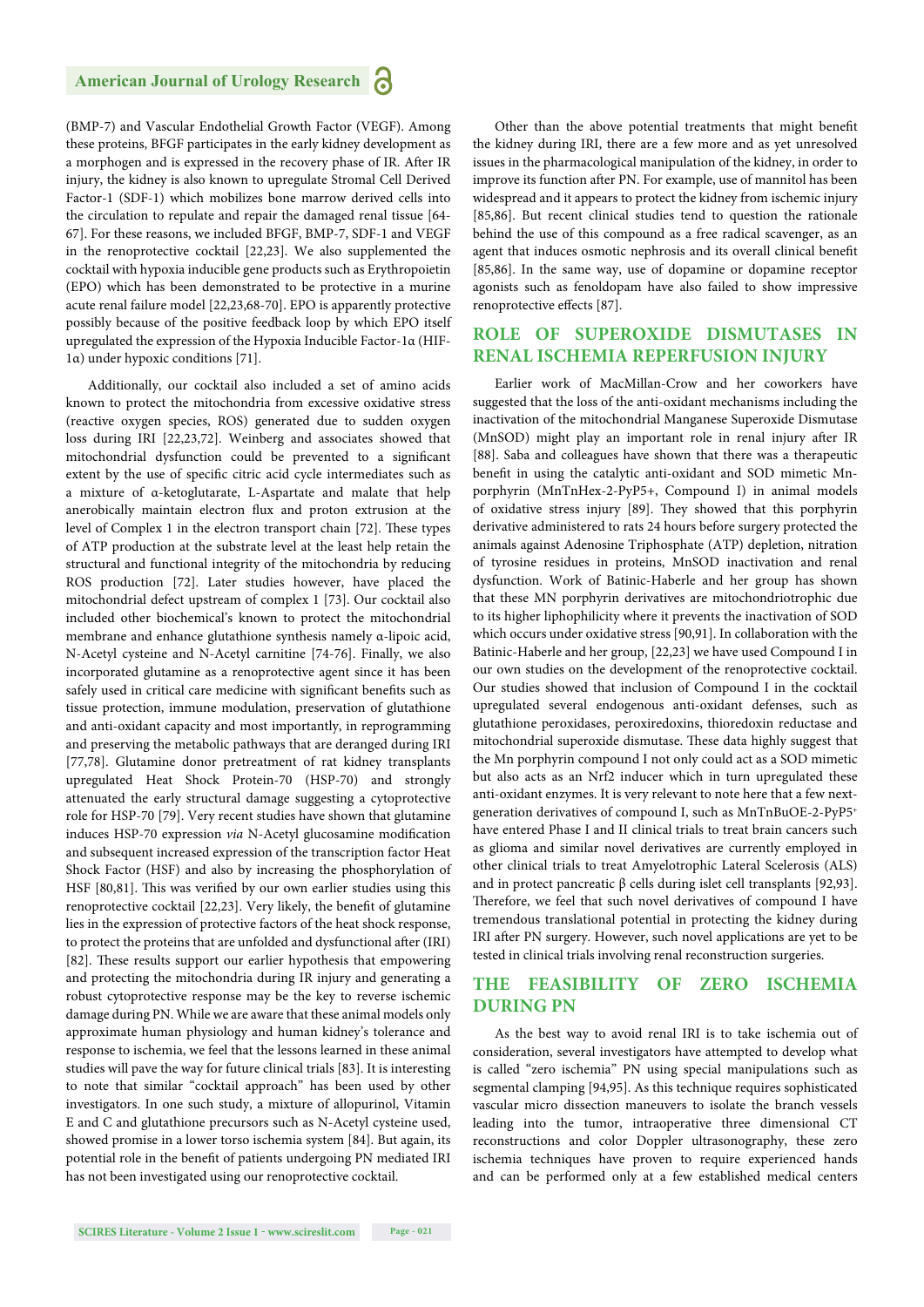[97]. In spite of all its promise, there was no overall advantage in performing this novel procedure when compared to open PN when the recovery of global renal function was estimated after normalizing for parenchymal loss [97].

On the basis of the laboratory studies and clinical studies done so far, it is tempting to propose that there is an urgent need to develop an "ischemia prevention solution" that can be used when the surgeon performs PN for small renal cancer masses, that is similar in design to "renal preservation solution" used in transplantation studies [98-100]. If the arteries are clamped and the ischemia prevention solution is perfused, the surgeon can not only perform the surgery in a significantly bloodless field, but also aim to protect the renal parenchymal function in a non-ischemic fashion during PN for small renal cancer masses. However, these concepts are still in their infancy and need to be clinically investigated.

#### **POTENTIAL ROLE OF REMOTE ISCHEMIC PRE-CONDITIONING [RIPC] DURING PN SURGERY FOR SMALL RENAL CANCER MASSES**

Remote ischemic preconditioning is defined as brief periods of intermittent ischemia followed by reperfusion of (usually forearm) one tissue (skeletal muscle) that can potentially confer subsequent protection against ischemia reperfusion injury in remote organs such as heart and kidneys. The potential of this concept was investigated in animal models with significant and encouraging results [101]. This inexpensive way of protecting tissues against ischemic damage inflicted by a number of procedures such as cardiac surgery and intravenous administration of contrast media in human patients holds much promise [102]. Several human studies with healthy volunteers and clinical trials with patients undergoing PN surgeries have been done, after promising initial clinical trials focusing on the mitigations of the effects of cardiac surgery [103,104]. Particularly in renal medicine, tissue damage extends beyond the initial ischemic insult well into reperfusion due to overwhelming of antioxidant mechanisms by the onslaught of the reactive oxygen species produced. RIPC is thought to be clinically therapeutic since it is an application of a transient and non-lethal episodes of ischemia preferably to the skeletal muscle that reduces the effect of a subsequent and much larger ischemic episode at a distant organ and limiting the reperfusion injury that follows in that organ [105-109]. Incidentally, several studies with patients undergoing laparoscopic partial nephrectomy for small renal cancer masses revealed a very different picture with potentially conflicting results about this renoprotective strategy [110,111]. We feel that these differing results are mainly due to differences in study design, duration and frequency of the ischemic pre-conditioning method applied among many other variables [112-114]. Therefore, caution must be applied before ruling out this procedure entirely as a potential for parenchymal preservation after PN.

Nevertheless, it is important to consider here the molecular mechanisms by which RIPC might work exerting its potential beneficial effects. As with the initial descriptions on the importance of protecting the mitochondria in this article, RIPC might protect the tissue by reducing the oxidative and the apoptosis inducing stresses in the remote organ(s) [115,116]. Extensive laboratory studies indicate that RIPC may offer benefit through a multitude of protective mechanisms [117,118].

1. The protective signal may be conveyed to the remote site

following intermittent limb ischemia by several humoral, neuronal and systemic mechanisms [117,118]. These diverse communicating pathways have been shown to converge on Glycogen Synthase Kinase 3β GSK 3β [119]. Inhibition of GSK 3β subsequent to RIPC reinforces the Nrf2 mediated anti-oxidant defenses, reduces the transcription factor NFkB dependent pro-inflammatory response and most importantly enhanced the pro-survival tendencies by desensitizing the mitochondrial permeability transition pore, limiting apoptosis [119]. These studies again highlight the critical role played by the mitochondria in generating and propagating the ischemia reperfusion injury, a molecular theme that was repeatedly stressed in our earlier studies.

2. In a rat system, Hussein, et al [120] showed that RIPC activated the anti-oxidant Nrf2, Heme Oxygenase-1 (HO-1) and NAD (P) H : Quinone Oxidoreductase 1 (NQO1) and anti-apoptotic genes (bcl-2 and  $\text{bcl-}X_L$ ) and inhibited the expression of pro-inflammatory cytokine genes TNF-α, IL-1β and Intercellular Adhesion Molecule1 (ICAM1) in the kidney, underscoring the renoprotective effects of RIPC.

3. As a corollary, these anti-inflammatory responses are proposed to be the ultimate effect of inhibition of the "inflammasomes" of the kidney that receive their pro-inflammatory signals through the activation of toll-like receptors 2 and 4 on renal cell epithelia by binding with Damage Associated Molecular Patterns (DAMPs) [121,122]. Work of Zarbock and his group [106,108] established that these DAMP signaling are the main reason for the proinflammatory environment in the post-ischemic and re-perfused kidney. Zarbock and his group have further shown [Zarbock A, personal communication] that a low level of production of the DAMP signals from the muscle during RIPC "sub-lethally" activates the inflammasome pathway in the remote organ [*i.e.*, the kidney] so that the organ is "primed" but not "fully activated". Such "preconditioning" of the kidney with respect to the inflammasome activation produces a protection of the organ to a subsequent and lethal ischemic insult, which falls well within the boundaries of the classical definition of the term "pre-conditioning" the only exception being that such pre-conditioning is done *via* a remote organ.

4. Another mechanism for the protective benefits of RIPC has been proposed, which deals with the kidney generated renoprotective factor Erythropoietin (EPO). It is highly possible that during RIPC and ensuing brief hypoxia, a small quantity of Hypoxia Inducible Factor-1α (HIF-1α) is generated which in turn upregulates its target gene EPO in the remote organ (*i.e.*, the kidney). The generated EPO pre-conditions the kidney and protects it from further damage by a subsequent bigger ischemic insult [69-71].

5. As a corollary to the above reasoning, it has also been shown that either remote pre-conditioning or EPO pre-treatment before surgery primes the kidneys to clear out the ischemia-reperfusion damaged cells in a pig renal ischemia model [123]. This study apparently provides enough justification for the potential reno-protective effects of RIPC and EPO treatment and offers a possible connection between the two mechanisms. Incidentally, EPO is an established drug for the clinical treatment of anemia. Gardner and his group also showed that the renoprotective value of either RIPC or EPO treatment may also relate to their influence on the renal cortical cell handling and clearance of the apoptotic cellular debris that is generated during ischemia and reperfusion as described above [123]. It is worth noting that we had introduced the EPO mediated pre-conditioning in the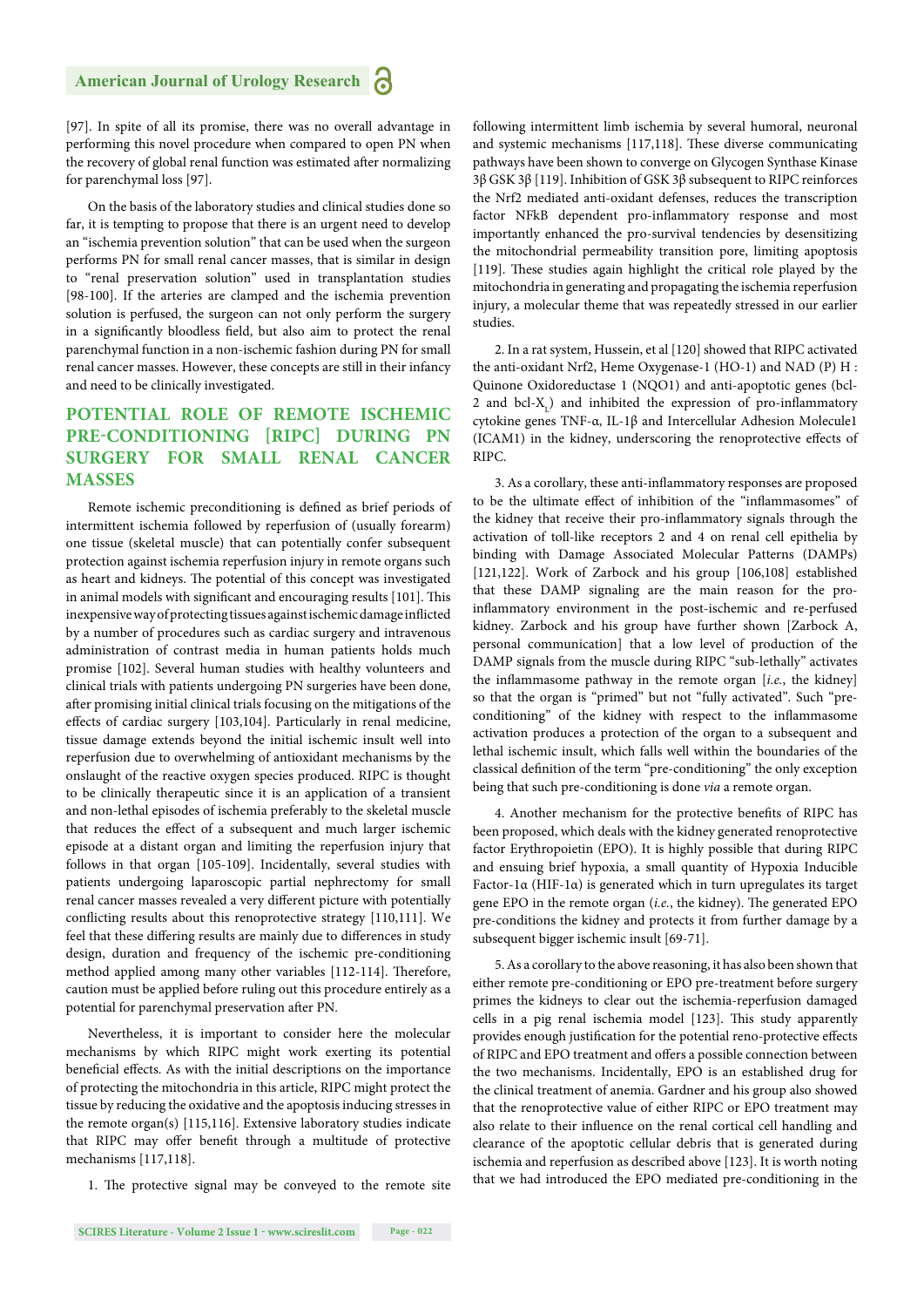development of our own renoprotective cocktail as shown by our previous studies [22,23].

6. As an extension of the hypoxia mediated beneficial effects of RIPC, it was also shown that hypoxia at the remote organ induced the expression and release of extracellular vesicles (exosomes) that protected the kidney remotely, very likely through its cargo namely, specific protective microRNAs [124]. However, these studies are still under investigation.

7. Very recent work of Kaelin and his group showed another important angle to the protective benefits of RIPC through extensive metabolomics, proteomic and parabiosis studies that the inhibition of the Prolyl Hydroxylase 2 (PHD2) in the remote organ (*i.e*., skeletal muscle) by hypoxia, or by a pharmacological inhibitor or by specific genetic ablation techniques produced specific protection against myocardial infarction following ischemia [125]. They characterized the circulating protective factor to be a metabolite of the amino acid tryptophan namely Kynurenic Acid (KYNA). Their studies also showed KYNA to be a mediator of ischemic preconditioning, which was further proved by abrogating the effects of RIPC through the pharmacological inhibition of the tryptophan metabolic pathway [125]. PHD2 inactivation in the skeletal muscle during RIPC apparently increases the circulating KYNA levels and causes a parallel increase in the obligatory PHD co-substrate α-Keto-Glutarate (α-KG), which in its transit through the liver, produced enhanced levels of KYNA, which exerted its reno-protective actions [125]. In confirmatory studies on the fundamental role of  $\alpha$ -KG, these authors also showed that systemic α-KG administration protected hearts from ischemia reperfusion injury.

8. As further evidence supporting the protective role of RIPC, Davidson, et al [126] showed that RIPC involves signaling through the Stromal Derived Factor-1α (SDF-1α)/CXCR4 signaling axis. It is very important to note here that even before all these molecular studies were published, our earlier work had included EPO, α-KG as well as SDF-1α in our renoprotective cocktail [22,23]. Therefore, it is tempting to speculate that, on the basis of all these recently published studies on RIPC, the renoprotective cocktail designated as "GPM" in our previous studies was in fact a "remote preconditioning" cocktail designed to mimic what happens in the muscle [104,106,116]. Therefore, the GPM cocktail could in reality be a cocktail designed to induce RIPC beside its many other renoprotective and mitochondriocentric functions [22,23].

It must be noted here that in spite of all these highly plausible and exciting mechanistic studies, it is still a challenge to translate RIPC studies on animal models into clinically meaningful studies in humans, particularly in patients undergoing PN for renal cell cancer masses. We feel that it is only a matter of time before the right conditions for application of RIPC to patients are worked out in reproducible detail and introduced into the clinic.

#### **THE BENEFITS OF ETHYL PYRUVATE IN ISCHEMIA REPERFUSION INJURY**

Even though it may not be detectable by accepted measures, it is safe to assume that ischemic injury starts at the moment the renal vessels are occluded. This injury only intensifies over time and becomes noticeable beyond 30 minutes of ischemia by following the ischemia specific markers such as Kidney Injury Molecule-1 (KIM-1), Neutrophil Gelatinase Associated Lipocalin-2 (NGAL), Galectin-3 (Gal-3), creatinine and cystatin-c etc either in the tissue or in urine [127,128]. But, the innate immunity mechanisms do not have this time lapse luxury of waiting beyond 30 minutes. As a first line of defense, the innate immune cells are activated the moment the ischemic injury markers are produced, even at undetectable concentrations. This is mainly because most of the ischemia injury markers are "Damage Associated Molecular Patterns" (DAMPs) [121,122]. Therefore, as mentioned at the beginning of this article, we have to not only mitigate the "ischemia reperfusion injury" that occurs, but also have to minimize the "innate immune cell attack" that is initiated by DAMPs. These ischemia specific markers that are capable of activating innate immune cells include extracellular produced Heat Shock Proteins (HSPs), small molecules like Uric Acid (UA), Adenosine Triphosphate (ATP), S-100 protein, and dissolution of the extracellular matrix producing small Molecular Weight Hyaluronic Acid (LMW-HA), High Mobility Group Box Protein 1 (HMGB1) to name a few [121,122]. Among these ischemia specific markers, HMGB1 has received much attention with respect to its role in activating the immune cell attack [129,130]. HMGB1 was shown to be a multifunctional protein [131]. Intracellularly, it acts as an architectural chromatin binding factor responsible for the stability of chromosomes. However, it can be passively released by any cell during cellular damage or virus infection or it can be actively secreted by innate immune cells in response to exogenous stimuli such as bacterial pathogens or by endogenous stimuli such as DAMPs, Tumor Necrosis Factor α (TNF α) or by Interferon-γ (IFN-γ). Thus, HMGB1, once released into the extracellular environment, acts as another DAMP and interacts with Toll-like recptors-2 and 4 (TLR2 and TLR4) and with the Receptor for Advanced Glycation End Products (RAGE) [132]. The signal transmitted through this activation culminates in the intracellular activation of the NFkB signaling pathway and subsequently the proteolytic cascade platform called the "inflammasome" [133]. These inflammasomes, in turn accelerate the extracellular release of more HMGB1 apart from the release of active inflammatory mediators such as Interleukin-1 $\beta$  (IL-1 $\beta$ ) which activates the inflammasome pathway in the manner of a vicious cycle. Therefore, many investigators have focused on inhibitors of HMGB1 release as a potential therapeutic mechanism to mitigate ischemia and innate immune cell mediated damage that occurs during partial nephrectomy procedures that require prolonged periods of warm or cold ischemia. One such inhibitor, characterized to a great extent is the small molecule Ethyl Pyruvate (EP) which is a simple ester of pyruvic acid and ethyl alcohol [134-136]. This is shown to be superior to the effects of using pyruvic acid or sodium pyruvate alone because of its enhanced stability, hydrophobicity and cell penetrating property. Recent results from several laboratories have shown that EP treatment reduced the severity of ischemia mediated damages in many experimental systems [134-136]. The most notable mechanism is the capacity of EP to inhibit the release of HMGB1 from the nucleus into the cytoplasm which has to be accomplished before its release into the extracellular environment where it can act as a DAMP, initiating inflammation and ischemia mediated damaging signals downstream [137]. Other potentially beneficial mechanisms of EP include:

- 1. Its capacity to act as a scavenger for the Reactive Oxygen Species (ROS) [137].
- 2. Its induction of the anti-oxidant transcription factor Nrf2 and the anti-oxidant protein Heme Oxygenase-1 (HO-1) [138].
- 3. Competing with the inflammatory transcription factor NF-kB for binding to its co-activator protein p300, thus preventing the entry of the active NF-kB subunit complex p65/p50 into the nucleus [139-141].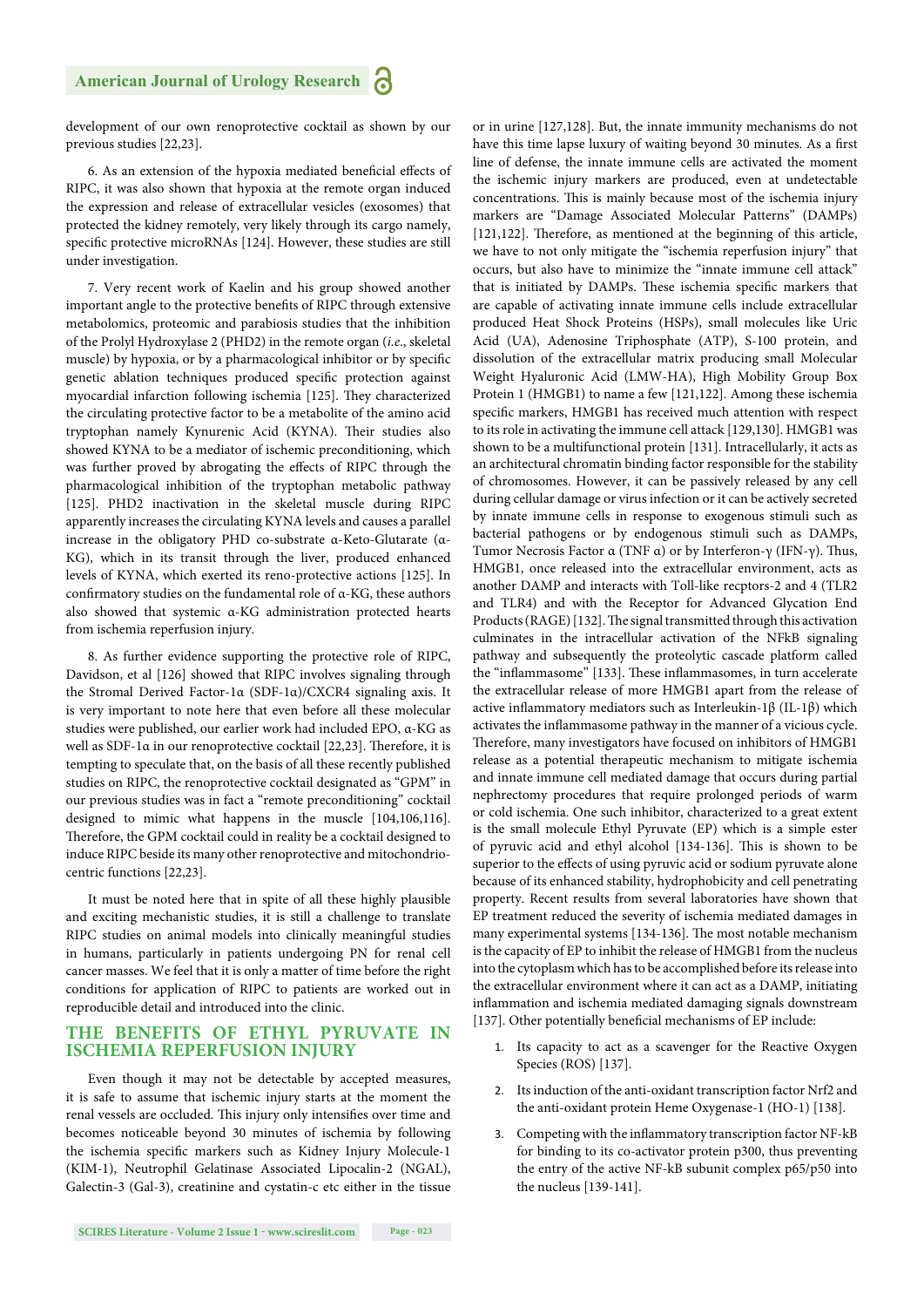4. By inhibiting the immune modulator enzyme Indolamine Dioxygenase (IDO) [142].

#### **HOW METABOLIC REPROGRAMMING CAN PROTECT RENAL PARENCHYMA FROM ISCHEMIA-REPERFUSION INJURY AND AC-TIVATION OF INNATE IMMUNITY MECHA-NISMS?**

Unmasking the real renal dysfunction/Acute Kidney Injury (AKI) mechanisms in the operated kidney while the healthy contralateral kidney is still functional has been a challenge after partial nephrectomy/renal reconstruction procedures. Even though patients develop varying degrees of AKI during and after PN due to ischemia, most of these patients exhibit a significant recovery of renal function. The development of AKI after surgeries such as PN is qualitatively and quantitatively different from the AKI that develops after Chronic Kidney Disease (CKD) [143]. Recovery from AKI after PN is a function of the parenchyma preserved among many other parameters such as ischemia time, warm/cold ischemia and the route of approach to the surgery itself. Several recent studies have shown that the extent or percentage of recovery depends upon the metabolic status of the operated kidney and how well it readjusts or achieves metabolic homeostasis by reprogramming its metabolism after the initial trauma of the inevitable surgical procedure of PN itself. Therefore, it is worth taking stock of the recent advances in the metabolic pathways that are deranged when surgery happens and the metabolic efforts made by the kidney to revert back to normalcy. The extent of this reversion to normal state will determine the functional recovery of the parenchymal mass that is spared. Irrespective of the surgical route taken, inflammation, ischemia, subsequent reperfusion and the activation of the innate immunity mechanisms appear to be common denominators that ultimately determine the extent of AKI and functional recovery after PN. Therefore, the metabolic pathways that regulate the above processes are very important determining factors for the functional recovery of the patient.

It is important to note that these metabolic pathways are deranged (leading to varying degrees of AKI) the moment the surgery is started, starting from trauma, inflammation and activation of innate immunity effectors. Our earlier studies with the development of a renoprotective cocktail and studies from other laboratories emphasized the importance of protecting the mitochondria by preventing its production of Reactive Oxygen Species (ROS) in unacceptable amounts [22,23,144]. Moreover, other studies have indicated that the tumor suppressor protein p53 induced the target protein TIGAR that acted in a pro-apoptotic or pro-survival mechanism by reprogramming the cellular metabolism in kidney proximal tubules depending upon the ischemic burden [145]. And, at the same time, the role of mitochondria in regulating the cell metabolism should be considered. As the level of ischemic injury depends upon the ischemia time, it stands to reason that the metabolic reprogramming that occurs in the parenchyma after PN is critically dependent upon and directly proportional to the extent of ischemic injury. Since the tumor suppressor protein p53 is the gate keeper of metabolic homeostasis inside the cell, recovery of the global parenchymal function after PN may be a function of the p53 status in the kidney and how this tumor suppressor protein directs its effector signaling pathways downstream [146]. Studies have indicated that the final effect of p53 in renal ischemia mitigation is context dependent [147,148]. Therefore, the issue of metabolic reprogramming should be viewed with caution as it can function as a double edged sword in regulating the effects of ischemic injury [149]. Apart from p53, proteins such as mammalian Target of Rapamycin Complex-1(mTORC1) and HIF-1α also help in maintaining renal tubular metabolic homeostasis and are essential in response to ischemic stress particularly in regulating the tubular energy and glycolysis metabolism [150,151]. Most of the metabolic reprogramming that occurs after PN [during ischemia and reperfusion] can be classified as those pathways such as

- 1. Impaired purine metabolism
- 2. Impaired arginine metabolism
- 3. Transition from glucose to lipid metabolism
- 4. Reprogramming of taurine and hypotaurine metabolism [152- 154].

These metabolic reprogramming pathways are associated with the lesions that occur as a result of early injury, alternative energy sources, inflammation, activation of innate immunity pathways such as inflammasomes and late phase kidney recovery, ultimately determining the level of reversal to homeostasis and parenchymal function. These shifting metabolic pathways (particularly towards glycolysis) explain why some regenerating proximal tubules undergo atrophy as they are influenced by factors such as HIF-1α, mTORC1 and pro-fibrotic transforming growth factor- $\beta$  (TGF- $\beta$ ) and the mitochondrial alterations [155]. Since these tubules support a high level of transport functions which require a constant ATP supply, any change in the mitochondrial metabolism from oxidative phosphorylation to glycolysis, particularly as a result of HIF-1α induction during hypoxia (due to surgery, which depends upon the ischemia time) will force the tubule cells to dedifferentiate [155]. Parallel input from the pro-fibrotic TGF- $\beta$  will force these cells to atrophy if the metabolic reprogramming due to dedifferentiation is not reversed in time. Redifferentiation mechanisms promoting survival of these tubules again depends upon a specific metabolic reprogramming whose signatures have been worked out recently [155,156]. While metabolic programming through HIF-1α mediated shift to glycolysis and fatty acid utilization are a characteristic feature of dedifferentiated proximal tubules, the level of insult from profibrotic TGF- $\beta$  forces these tubules to fail to redifferentiate, reverse their mitochondrial pathologies and fail to regenerate, causing fibrotic complications after surgery as a result of maladaptive repair [155-157]. Thus, these complications will determine the quality of the parenchymal function after PN as described earlier.

#### **CONCLUDING REMARKS**

In this review, we have attempted to give a comprehensive listing of the molecular parameters that may influence the "quality" of the parenchymal mass preserved during the nephron sparing surgeries, while the "quantity" is entirely in the control of the surgeon. The final functional outcome of patients undergoing partial nephrectomy is very likely determined by the preserved parenchymal volume as well as the extent of warm or cold ischemia time, tumor complexity and the precision of excision. However, this matter is still debated. It is our view that apart from the surgical parameters that are being extensively studied, there is still more to be done in the name of improvement, particularly in the strategies to minimize ischemia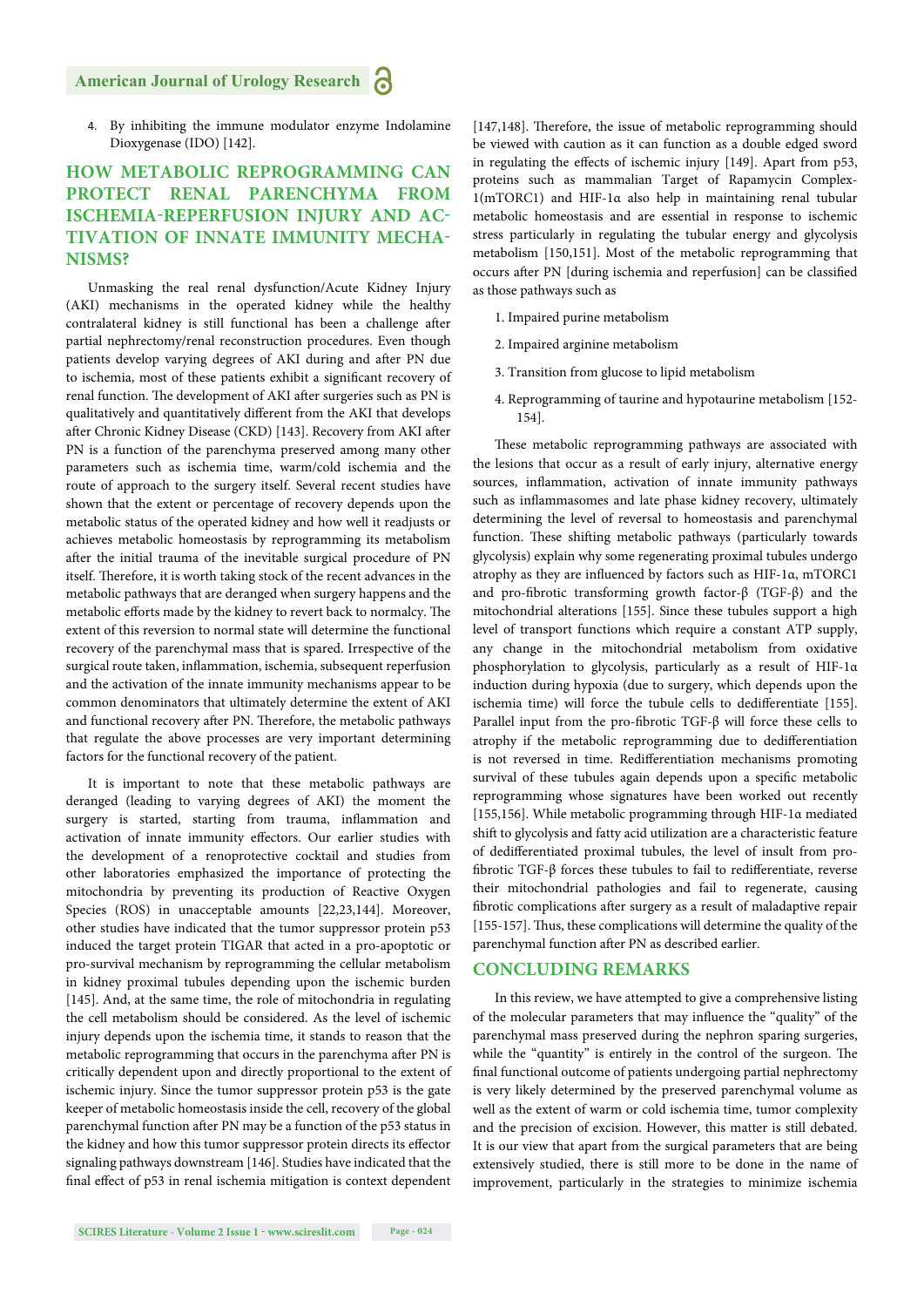time, protecting the parenchymal mass from inflammatory and oxidative injury resulting from occlusion of blood flow. It is our hope that the parameters described in this review will stimulate further discussions and translational research in this field.

#### **ACKNOWLEDGMENTS**

This work was supported in part by the Susan Schott Memorial Fund and the St. Vincent's Urology Research Fund. TD and MG are grateful to several members of the laboratory who have contributed to the project on renal preservation strategies.

#### **REFERENCES**

- 1. Siegel RL, Miller KD, Jemal A. Cancer statistics. CA Cancer J Clin. 2016; 66: 7-30. https://goo.gl/XEn398
- 2. Jayson M, Sanders H. Increased incidence of serendipitously discovered renal cell carcinoma. Urology. 1998; 51: 203-5. https://goo.gl/KEufZy
- 3. Shuch B, Lam JS, Belldegrun AS. Open partial nephrectomy for the treatment of renal cell carcinoma. Curr Urol Rep. 2006; 7: 31-8. https://goo.gl/rnoSBd
- 4. Uzzo RG, Novick AC. Nephron sparing surgery for renal tumors: Indications, techniques and outcomes. J Urol. 2001; 166: 6-18. https://goo.gl/yX5Jzu
- 5. Kirkali Z, Canda AE. Open partial nephrectomy in the management of small renal masses. Adv Urol. 2008; 309760. https://goo.gl/KJF9NF
- 6. Campbell SC, Novick AC, Belldegrun A, Blute ML, Chow GK, Derweesh IH, et al. Guidelines for the management of the clinical T1 renal mass. J Urol. 2009; 182: 1271-9. https://goo.gl/HrR8yj
- 7. Cozar JM, Tallada M. Open partial nephrectomy in renal cancer: A feasible gold standard technique in all hospitals. Adv Urol. 2008; 916463. https://goo.gl/VEzv2j
- 8. Volpe A, Blute ML, Ficarra V, Gill IS, Kutikov A, Porpiglia F, et al. Renal ischemia and function after partial nephrectomy: A collaborative review of the literature. Eur Urol. 2015; 68: 61-74. https://goo.gl/iAUyLj
- 9. Salvadori M, Rosso G, Bertoni E. Update on ischemia-reperfusion injury in kidney transplantation: Pathogenesis and treatment. World J Transplant. 2015; 5: 52-67. https://goo.gl/zuTpjY
- 10. Kim SP, Thompson RH. Kidney function after partial nephrectomy: current thinking. Curr Opin Urol. 2013; 23: 105-11. https://goo.gl/PHUPsc
- 11. Mir MC, Pavan N, Parekh DJ. Current paradigm for ischemia in kidney surgery. J Urol. 2016; 195: 1655-63. https://goo.gl/575p6c
- 12. Mir MC, Ercole C, Takagi T, Zhang Z, Velet L, Remer EM, et al. Decline in renal function after partial nephrectomy: etiology and prevention. J Urol. 2015; 193: 1889-98. https://goo.gl/2k55HL
- 13. Becker F, Van Poppel H, Hakenberg OW, Stief C, Gill I, Guazzoni G, et al. Assessing the impact of ischemia time during partial nephrectomy. Eur Urol. 2009; 56: 625-34. https://goo.gl/zqa8t1
- 14. Rod X, Peyronnet B, Seisen T, Pradere B, Gomez FD, Verhoest G, et al. Impact of ischemia time on renal function after partial nephrectomy: a systematic review. Eur Urol. 2009; 56: 625-34. https://goo.gl/5qnjM4
- 15. Dorai T, Michels C, Goldfarb DS, Grasso M. Strategies to extend warm ischemia time during laparoscopic partial nephrectomy-Part I. Int J Nephrol Urol. 2009; 1: 79-93.
- 16. Dorai, T, Michels C, Goldfarb DS, Grasso M. Strategies to extend warm ischemia time during laparoscopic partial nephrectomy-Part II. Int J Nephrol Urol 2010; 2: 157-171.
- 17. Simmons MN, Lieser GC, Fergany AF, Kaouk J, Campbell SC. Association between warm ischemia time and renal parenchymal atrophy after partial nephrectomy. J Urol. 2013; 189: 1638-1642. https://goo.gl/ffALjH
- 18. Thompson RH, Lane BR, Lohse CM, Leibovich BC, Fergany A, Frank I, et al. Every minute counts when the renal hilum is clamped during partial nephrectomy. Eur Urol. 2010; 58: 340-5. https://goo.gl/9aYCjq
- 19. Simmons MN, Hillyer SP, Lee BH, Fergany AF, Kaouk K, Campblell SC. Functional recovery after partial nephrectomy: Effects of volume loss and ischemic injury. J Urol. 2012; 187: 1667-73. https://goo.gl/cT4KNK
- 20. Mir MC, Campbell RA, Sharma N, Remer EM, Simmons MN, Li J, et al. Parenchymal volume preservation and ischemia during partial nephrectomy: functional and volumetric analysis. Urology. 2013; 82: 263-8. https://goo.gl/d4gzhn
- 21. Eltzschig HK, Eckle T. Ischemia and reperfusion-from mechanism to translation. Nat Med. 2011; 17: 1391-401. https://goo.gl/jff8ii
- 22. Dorai T, Fishman AI, Ding C, Batinic-Haberle I, Goldfarb DS, Grasso M. Amelioration of renal ischemia reperfusion injury with a novel renoprotective cocktail. J Urol. 2011; 186: 2448-54. https://goo.gl/nY2vcY
- 23. Cohen J, Dorai T, Ding C, Batinic-Haberle I, Grasso M. The administration of renoprotective agents extends warm iuschemia in a rat model. J Endourol. 2013; 27: 343-8. https://goo.gl/JPBoUG
- 24. Parekh DJ, Weinberg JM, Ercole B, Torkko KC, Hilton W, Bennett M, et al. Tolerance of the human kidney to isolated controlled ischemia. J Am Soc Nephrol. 2013; 24: 506-17. https://goo.gl/mKPGpc
- 25. Thompson RH, Blute ML. At what point does warm ischemia cause permanent renal damage during partial nephrectomy? Eur Urol. 2007; 52: 961-3. https://goo.gl/aPcrQo
- 26. Conde E, Alegre L, Blanco-Sanchez I, Saenz-Morales D, Aguado-Fraile E, Ponte B, et al. Hypoxia inducible factor-1α ( HIF-1α) is induced during reperfusion after renal ischemia and is critical for proximal tubule survival. PLoS One. 2012; 7: e33258. https://goo.gl/qH84Hb
- 27. Lane BR, Novick AC, Babineau D, Fergany AF, Kaouk JH, Gill IS. Comparison of laparoscopic and open partial nephrectomy for tumor in a solitary kidney. J Urol. 2008; 179: 847-51. https://goo.gl/9dLkGw
- 28. Kimura H. The physiological role of hydrogen sulfide and beyond. Nitric Oxide. 2014; 41: 4-10. https://goo.gl/enZKqF
- 29. Tripatara P, Patel NS, Collino M, Gallicchio M, Kieswich J, Castiglia S, et al. Generation of endogenous hydrogen sulfide by cystathionine –gamma lyase limits renal tissue ischemia/reperfusion injury and dysfunction. Lab Invest. 2008; 88: 1038-48. https://goo.gl/fiSgVW
- 30. Lee HJ, Mariappan MM, Feliers D, Cavaglieri RC, Sataranatarajan K, Abboud HE, et al. Hydrogen sulfide inhibits high glucose-induced matrix protein synthesis by activating AMP-activated protein kinase in renal epithelial cells. J Biol Chem. 2012; 287: 4451-61. https://goo.gl/mWoVZ6
- 31. Liu YH, Lu M, Bian JS, Hydrogen sulfide and renal ischemia. Expert Rev Clin Pharmacol. 2011; 4: 49-61. https://goo.gl/pafZ8k
- 32. Nicholson CK, Calvert JW. Hydrogen sulfide and ischemia-reperfusion injury. Pharmacol Res. 2010; 62: 289-97. https://goo.gl/Mh658c
- 33. Blackstone E, Morrison M, Roth MB.  $H_2S$  induces a suspended animation-like state in mice. Science. 2005; 308: 518. https://goo.gl/zn9FfR
- 34. Blackstone E, Roth MB. Suspended animation-like state protects mice from lethal hypoxia. Shock. 2007; 27: 370-2. https://goo.gl/UnNz5v
- 35. Bos EM, van Goor H, Jole JA, Whiteman M, Leuvenink HGD. Hydrogen sulfide: physiological properties and therapeutic potential in ischemia. Br J Pharmacol. 2015; 172: 1479-93. https://goo.gl/eJVNyv
- 36. Longen S, Beck KF, Pfeilschifter.  $H_2S$  induced thiol based redox switches: Biochemistry and functional relevance for inflammatory diseases. Pharmacol Res. 2016; 111: 642-51. https://goo.gl/WvPzES
- 37. Bos EM, Leuvenink HG, Snijder PM, Kloosterhuis NJ, Hillebrands JL, Leemans JC, et al. Hydrogens sulfide induced hypometabolism prevents renal ischemia reperfusion injury. J Am Soc Nephrol. 2009; 20: 1901-5. https://goo.gl/z5NP8i
- 38. Lobb I, Jiang J, Lian D, Liu W, Haig A, Saha MN, et al. Hydrogen sulfide protects renal grafts against prolonged cold ischemia-reperfusion injury via specific mitochondrial actions. Am J Transplant. 2017; 17: 341-352. https://goo.gl/vTtGRi
- 39. Kimura H. Signaling molecules: Hydrogen sulfide and polysulfide. Antioxid Redox Signal. 2015; 22: 362-76. https://goo.gl/wHBVRp
- 40. Shibuya N, Koike S, Tanaka M, Ishigami-Yuasa Y, Kimura Y, Ogasawara K, et al. A novel pathway for the production of hydrogen sulfide from D-cysteine in mammalian cells. Nat Commun. 2013; 4: 1366. https://goo.gl/ESdwdc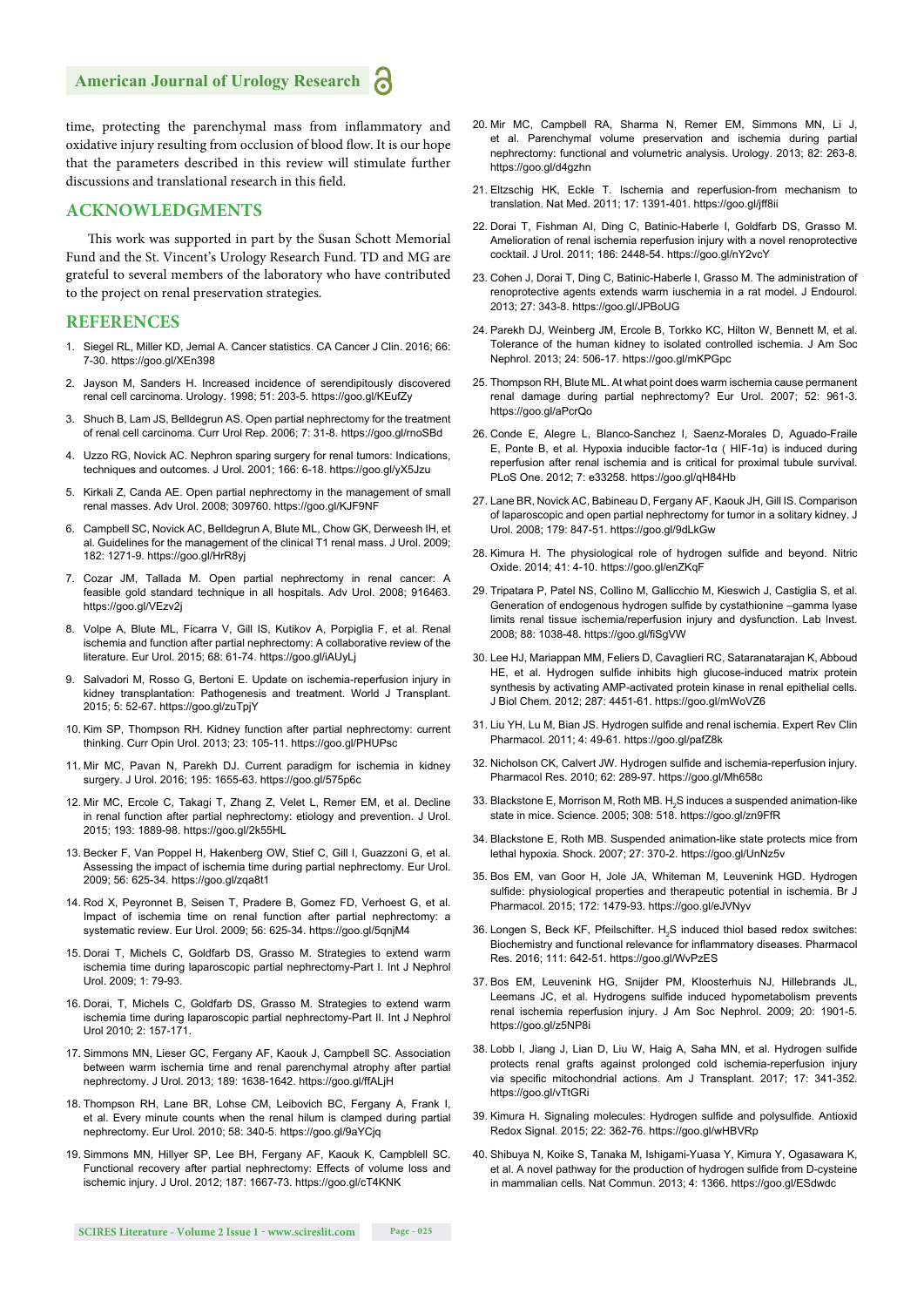- 41. Bos EM, Wang R, Snijder PM, Boersema M, Damman J, Fu M, et al. Cystathionine gamma lyase protects against renal ischemia/reperfusion by modulating oxidative stress. J Am Soc Nephrol. 2013; 24: 759-70. https://goo.gl/zSaMtb
- 42. Whiteman M, Winyard PG. Hydrogen sulfide and inflammation: the good, the bad, the ugly and the promising. Expert Rev Clin Pharmacol. 2011; 4: 13-32. https://goo.gl/GhF9nd
- 43. Wallace JL. Hydrogen sulfide releasing anti-inflammatory drugs. Trends Pharmacol Sci. 2007; 28: 501-5. https://goo.gl/4rybbL
- 44. Ahmad A, Olah G, Szczesny B, Wood ME, Whiteman M, Szabo C. AP39, a mitochondrially targeted hydrogen sulfide donor exerts protective effects in renal epithelial cells subjected to oxidative stress in vitro and acute renal injury in vivo. Shock. 2016; 45: 88-97. https://goo.gl/VQVK5D
- 45. Wang R, Szabo C, Ichinose F, Ahmad A, Whiteman M, Papapetropoulos A. The role of  $H_2S$  bioavailability in endothelial dysfunction. Trends Pharmacol Sci. 2015; 36: 568-78. https://goo.gl/ceSKRP
- 46. Lee CC. Is human hibernation possible? Annu Rev Med. 2008; 59: 177-86. https://goo.gl/uQrCaG
- 47. Alexander B, James M, Fishman A, Grasso M, Dorai T. Induction of hypometabolism as a novel strategy to minimize ischemia reperfusion injury in renal reconstruction surgeries. Transplantation Technology and Research. 2016; 6: 164. https://goo.gl/M1Ac5D
- 48. Dausman KH, Gos J, Ganzhom JU, Heldmaier G. Hibernation in the tropics: Lessons from a primate. J Comp Physiol B. 2005; 175: 147-55. https://goo.gl/8Gmjxv
- 49. Bouma HR, Verhaag EM, Otis JP, Heldmaier G, Swoap SJ, Strijkstra AM, et al. Induction of torpor: mimicking natural metabolic suppression for biomedical applications. J Cell Physiol. 2012; 227: 1285-90. https://goo.gl/UWLL1D
- 50. Storey KB, Storey JM. Metabolic rate depression: the biochemistry of mammalian hibernation. Adv Clin Chem. 2010; 52: 77-108. https://goo.gl/J37PWt
- 51. Storey KB. Out cold: biochemical regulation of mammalian hibernation-A mini review. Gerontology. 2010; 56: 220-230. https://goo.gl/9D9ayo
- 52. Heldmaier G. Physiology: Life on low flame in hibernation. Science. 2011; 331: 866-867. https://goo.gl/nEQ97c
- 53. Daniels IS, Zhang J, O'Brien WG 3rd, Tao Z, Miki T, Zhao Z, et al. A Role of Erythrocytes in Adenosine Monophosphate initiation of Hypometabolism in Mammals. J Biol Chem. 2010; 285: 20716-20723. https://goo.gl/fc6NYE
- 54. Gluck EF, Stephens N, Swoap SJ. Peripheral ghrelin deepens torpor bouts in mice through the arcuate nucleus neuropeptide Y signaling pathway. Am J Physiol Regul Integr Comp Physiol. 2006; 291: R1303-R1309. https://goo.gl/wdWvuW
- 55. Scanlan TS. Mini review: 3-lodothyronamine (T<sub>1</sub>AM): A New Player on the Thyroid Endocrine Team? Endocrinology. 2009; 150: 1108-1111. https://goo.gl/3YxHuf
- 56. Funahashi Y, Yoshino Y, Sassa N, Matsukawa Y, Takai S, Gotoh M. Comparison of warm and cold ischemia on renal function following partial nephrectomy. Urology. 2014; 84: 1408-1412. https://goo.gl/gMrc76
- 57. Tatsugami K, Eto M, Yokomizo A, Kuroiwa K, Inokuchi J, Tada Y, et al. Impact of cold and warm ischemia on postoperative recovery of affected renal function after partial nephrectomy. J Endourol. 2011; 25: 869-873. https://goo.gl/z4dTjv
- 58. Eggener SE, Clark MA, Shikanov S, Smith B, Kaag M, Russo P, et al. Impact of warm versus cold ischemia on renal function following partial nephrectomy. World J Urol. 2015; 33: 351-357. https://goo.gl/PDxNhi
- 59. Saba H, Munusamy S, Macmillan-Crow LA. Cold preservation mediated renal injury: Involvement of mitochondrial oxidative stress. Renal Fail. 2008; 30: 125-133. https://goo.gl/fhEg5X
- 60. Yin M, Currin RT, Peng XX, Mekeel HE, Schoonhoven R, Lemasters JJ. Different pattern of renal cell killing after warm and cold ischemia. Renal Fail. 2002; 24: 147-163. https://goo.gl/eJNX6T
- 61. Baumann M, Bender E, Stömmer G, Gross G, Brand K. Effects of warm and cold ischemia on mitochondrial functions in the brain, liver and kidney. Mol Cell Biochem. 1989; 87: 137-145. https://goo.gl/yszewW
- 62. Dugbartey GJ, Hardenberg MC, Kok WF, Boerema AS, Carey HV, Staples JF, et al. Renal mitochondrial response to low temperature in non-hibernating and hibernating species. Antioxid Redox Signal. 2017. https://goo.gl/a7cepc
- 63. Bartels-Stringer M, Kramers C, Wetzels JF, Russel FG, Groot Hd, Rauen U. Hypothermia causes a marked injury to rat proximal tubular cells that is aggravated by all currently used preservation solutions. Cryobiology. 2003; 47: 82-91. https://goo.gl/8JP5pk
- 64. Villanueva S, Céspedes C, Vio CP. Ischemic acute renal failure induces the expression of a wide range of nephrogenic proteins. Am J Physiol Regul Integr Comp Physiol. 2006; 290: R861-R870. https://goo.gl/bFSfL2
- 65. Villanueva S, Cespedes C, Gonzalez A, Vio CP. bFGF induces an earlier expression of nephrogenic proteins after ischemic acute renal failure. Am J Physiol Regul Integr Comp Physiol. 2006; 291: R1677-1687. https://goo.gl/LHxUCJ
- 66. Hu X, Dai S, Wu WJ, Tan W, Zhu X, Mu J, et al. Stromal derived factor 1 α confers protection against myocardial ischemia-reperfusion injury. Circulation. 2007; 116: 654-663. https://goo.gl/dWAA3o
- 67. Morigi M, Imberti B, Zoja C, Corna D, Tomasoni S, Abbate M, et al. Mesenchymal cells are renotrophic, helping to repair the kidney and improve function in acute renal failure. J Am Soc Nephrol. 2004; 15: 1794-1804. https://goo.gl/TpuuzU
- 68. Sharples EJ, Yaqoob MM. Erythropoietin and acute renal failure. Semin Nephrol. 2006; 26: 325-331. https://goo.gl/vXHqNJ
- 69. Sharples EJ, Patel N, Brown P, Stewart K, Mota-Philipe H, Sheaff M, et al. Erythropoietin protects the kidney against injury and dysfunction caused by ischemia and reperfusion. J Am Soc Nephrol. 2004; 13: 2115-2124. https://goo.gl/XGqZ6g
- 70. Okada T, Sawada T, Kubota K. Asialoerythropoietin has strong renoprotective effects against ischemia reperfusion injury in a murine model. Transplantation. 2007; 84: 504-510. https://goo.gl/E4muUQ
- 71. Imamura R, Moriyama T, Isaka Y, Namba Y, Ichimaru N, Takahara S, et al. Erythropoietin protects the kidneys against ischemia reperfusion injury by activating hypoxia inducible factor-1α. Transplantation. 2007; 83: 1371-1379. https://goo.gl/qDJJMH
- 72. Weinberg JM, Venkatachalam MA, Roeser NF, Nissim I. Mitochondrial dysfunction during hypoxia/reoxygenation and its correction by anerobic metabolism of citric acid cycle intermediates. Proc Natl Acad Sci USA. 2000; 97: 2826-2831. https://goo.gl/n22zd4
- 73. Feldkamp T, Kribben A, Roeser NF, Senter RA, Kemner S, Venkatachalam MA, et al. Preservation of complex 1 function during hypoxia-reoxygenation induced mitochondrial injury in proximal tubules. Am J Physiol Renal Physiol. 2004; 286: F749-F759. https://goo.gl/TLznCd
- 74. Lee R, West D, Phillips SM, Britz-McKibbin P. Differential metabolomics for quantitative assessment of oxidative stress with strenuous exercise and nutritional intervention: Thiol specific regulation of cellular metabolism with N-Acetyl cysteine pretreatment. Anal Chem. 2010; 82: 2959-2968. https://goo.gl/HE4dQe
- 75. Ustundag S, Sen S, Yalcin O, Ciftci S, Demirkan B, Ture M. L-Carnitine ameliorates glycerol induced myoglobinuric acute renal failure in rats. Renal Fail. 2009; 31: 124-133. https://goo.gl/sy2HHQ
- 76. Sehirli O, Sener E, Cetinel S, Yüksel M, Gedik N, Sener G. α-lipoic acid protects against renal ischemia reperfusion injury in rats. Clin Exptl Pharmacol Physiol. 2008; 35: 249-255. https://goo.gl/ZzZ4v9
- 77. Novak F, Heyland DK, Avenell A, Drover JW, Su X. Glutamine supplementation in serious illness: A systematic review of the evidence. Crit Care Med. 2002; 30: 2022-2029. https://goo.gl/1Ue9tG
- 78. Fuller TF, Rose F, Singleton KD, Linde Y, Hoff U, Freise CE, et al. Glutamine donor pretreatment in rat kidney transplants with severe preservation reperfusion injury. J Surg Res. 2007; 140: 77-83. https://goo.gl/woVgKF
- 79. Wischmeyer PE. Glutamine: The first clinically relevant pharmacological regulator of heat shock protein expression. Curr Opin Clin Nutr Metab Care. 2006; 9: 201-206. https://goo.gl/GSbSWc
- 80. Hamiel CR, Pinto S, Hau A, Wischmeyer PE. Glutamine enhances heat shock protein 70 expression via increased hexosamine biosynthetic pathway activity. Am J Physiol Cell Physiol. 2009; 297: C1509-C1519. https://goo.gl/wsybsD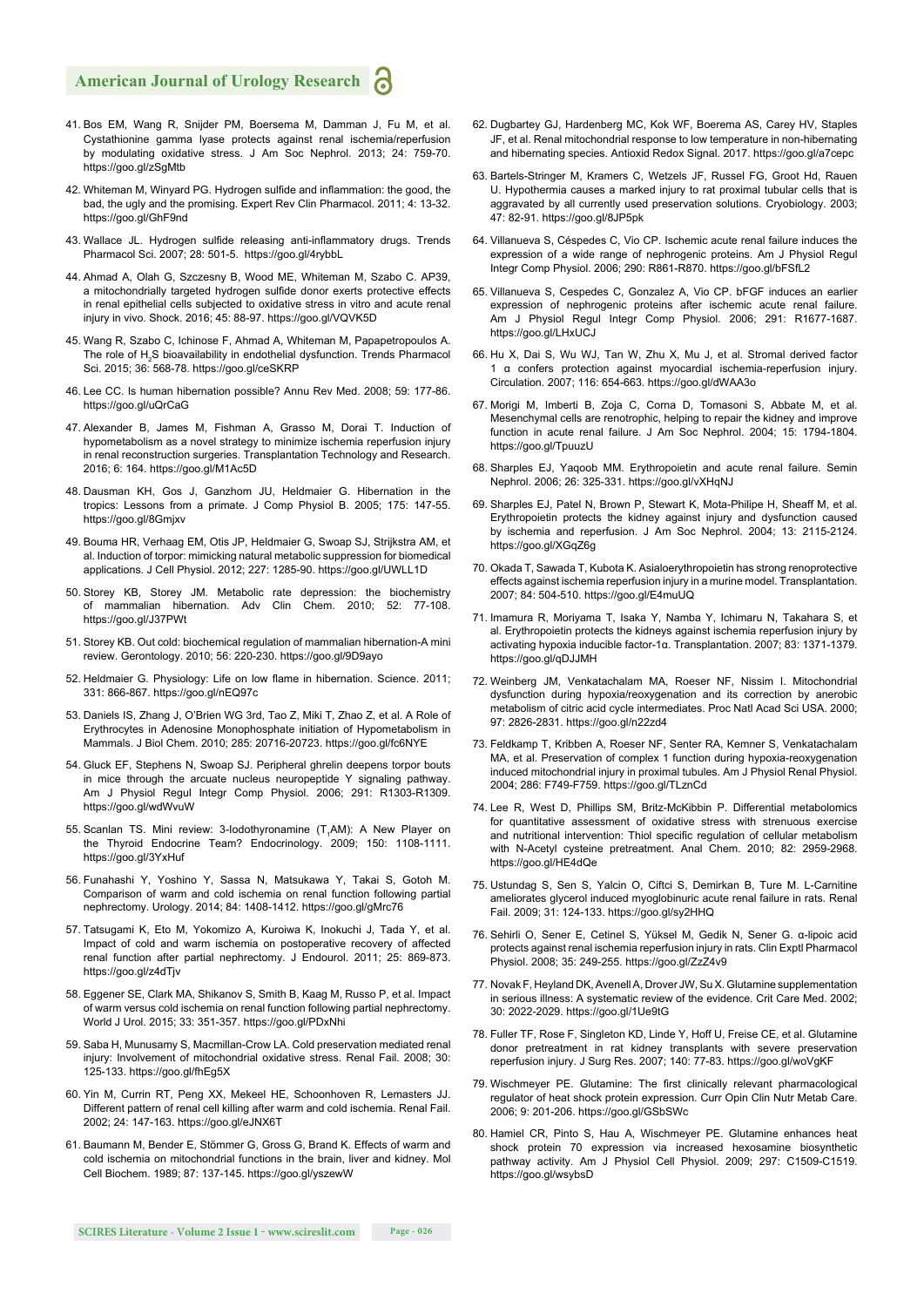- 81. Gong J, Jing L. Glutamine induces heat shock protein 70 expression via O-GlcNAc modification and subsequent increased expression and transcriptional activity of heat shock factor-1. Minerva Anesthesiol. 2011; 77: 488-495. https://goo.gl/dZo65o
- 82. Oehler R, Roth E. Regulatory capacity of glutamine. Curr Opin Clin Nutr Metab care. 2003; 6: 277-282. https://goo.gl/DMjQy3
- 83. Lieberthal W, Nigam SK. Acute renal failure II: Experimental models for acute renal failure: Imperfect but indispensable. Am J Physiol Renal Physiol. 2000; 278: F1-F12. https://goo.gl/ftMJVS
- 84. Wijnen MH, Roumen RM, Vader HL, Goris RJ. A multiantioxidant supplementation reduces damage from ischemia reperfusion in patients after lower torso ischemia: A randomized trial. Eur J Vasc Endovasc Surg. 2002; 23: 486-490. https://goo.gl/vtZ1uA
- 85. Nomani AZ, Nabi Z, Rashid H, Janjua J, Nomani H, Majeed A, et al. Osmotic nephrosis with mannitol: review article. Renal Fail. 2014; 36: 1169-1176. https://goo.gl/DGknE8
- 86. Gillbe CE, Sage FJ, Gutteridge JM. Commentary: Mannitol: molecule magnifique or a case of radical misinterpretation? Free Radic Res. 1996; 24: 1-7. https://goo.gl/gNRGn3
- 87. Martenssen J, Bellomo R. Prevention of renal dysfunction in postoperative elderly patients. Curr Opin Crit Care. 2014; 20: 451-459. https://goo.gl/yjPzdU
- 88. Macmillan-Crow LA, Cruthirds DL. Manganese superoxide dismutase in disease. Free Redic Res. 2001; 34: 325-336. https://goo.gl/69zcr6
- 89. Saba H, Batinic-Haberle I, Munusamy S, Mitchell T, Lichti C, Megyesi J, et al. Manganese porphyrins reduce renal injury and mitochondrial damage during ischemia-reperfusion. Free Radic Biol Med. 2007; 42: 1571-1578. https://goo.gl/7S7UdA
- 90. Odeh AM, Craik JD, Ezzeddine R, Tovmasyan A, Batinic-Haberle I, Benov LT. Targeting mitochondria by Zn (II) N-Alkyl pyridyl porphyrins: the impact of compound sub-mitochondrial partition on cell respiration and overall photodynamic efficiency. PLoS One; 2014; 9: 108238. https://goo.gl/aKYuuu
- 91. Miriyala S, Spasojevic I, Tovmasyan A, Salvemini D, Vujaskovic Z, St Clair D, et al . Manganese superoxide dismutase, MnSOD and its mimics. Biochim Biophys Acta. 2012; 1822: 794-814. https://goo.gl/Z3DFmd
- 92. Yulyana, Tovmasyan A, Ho IA, Sia KC, Newman JP, Ng WH, et al. Redox active Mn Porphyrin based potent SOD mimic MnTnBuOE-2-PyP5+ enhances carbenoxolone mediated TRAIL induced apoptosis in Glioblastoma Multiforme. Stem Cell Rev. 2016; 12: 140-155. https://goo.gl/beKUYE
- 93. Batinic-Haberle I, Tovmasyan A, Spasojevic I. An educational overview of the chemistry, biochemistry and therapeutic aspects of Mn Porphyrins: From superoxide dismutation to  $H_2O_2$  driven pathways. Redox Biol. 2015; 5: 43-65. https://goo.gl/MZWK25
- 94. Alenezi A, Novara G, Mottrie A, Al-Buheissi S, Karim O. Zero ischemia partial nephrectomy: a call for standardized nomenclature and functional outcomes. Nat Rev Urol. 2016; 13: 674-683. https://goo.gl/gEwgqt
- 95. Hou W, Ji Z. Achieving zero ischemia in minimally invasive partial nephrectomy surgery. Int J Surg. 2015; 18: 48-54. https://goo.gl/VuQbK7
- 96. Kriegmair MC, Pfalzgraf D and Häcker A, Michel MS. ZIRK technique: zero ischemia resection in the kidney for high risk renal masses: Perioperative outcome. Urol Int. 2015; 95: 216-222. https://goo.gl/STe8ab
- 97. Mir MC, Ercole C, Takagi T, Zhang Z, Velet L, Remer EM, et al. Decline in renal function after partial nephrectomy: etiology and prevention. J Urol. 2015; 193: 1889-1898. https://goo.gl/hMvMWs
- 98. Chatauret N, Thuillier R, Hauet T. Preservation strategies to reduce ischemic injury in kidney transplantation: pharmacologic and genetic approaches. Curr Opin Organ Tranplant. 2011; 16: 180-187. https://goo.gl/2GFhzd
- 99. Wilson CH, Brook NR, Talbot D. Preservation solutions for solid organ transplantation. Mini Rev Med Chem. 2006; 6: 1081-1090. https://goo.gl/6ATGHT
- 100. Timsit MO, Tullius SG. Hypothermic kidney preservation: a remembrance of the past in the future? Curr Opin Organ Transplant. 2011; 16: 162-168. https://goo.gl/hjJc2C
- 101. Murry CE, Jennings RB, Reimer KA. Pre-conditioning with ischemia: A delay of lethal cell injury in ischemic myocardium. Circulation. 1986; 74: 1124- 1136. https://goo.gl/68ptqo
- 102. Er F, Nia AM, Dopp H, Hellmich M, Dahlem KM, Caglayan E, et al. Ischemic preconditioning for prevention of contrast medium-induced nephropathy: randomized pilot RenPro Trial (Renal Protection Trial). Circulation. 2012; 126: 296-303. https://goo.gl/JKFBDT
- 103. Gassanov N, Nia AM, Caglayan E, Er F. Remote ischemic preconditioning and renoprotection: From myth to a novel therapeutic option? J Am Soc Nephrol. 2014; 25: 216-224. https://goo.gl/gbTjxa
- 104. Crowley LE, McIntyre CW. Remote ischemic conditioning: therapeutic opportunities in renal medicine. Nat Rev Nephrol. 2013; 9: 739-746. https://goo.gl/JGjztR
- 105. Sabbagh S, Henry Salzman MM, Kloner RA, Simkhovich BZ, Rezkella SH. Remote ischemic preconditioning for coronary artery bypass graft operation. Ann Thorac Surg. 2013; 96: 727-736. https://goo.gl/zK5oDT
- 106. Zarbock A, Kellum JA. Remote ischemic preconditioning and protection of the kidney- A novel therapeutic option. Crit Care Med. 2016; 44: 607-616. https://goo.gl/G6dK2V
- 107. Yoon YE, Lee KS, Choi KH, Kim KH, Yang SC, Han WK. Preconditioning strategies for kidney ischemia reperfusion injury: implications of the "time window" in remote ischemic preconditioning. PLoS One. 2015; 10: 0124130 https://goo.gl/7Ka3Re
- 108. Zarbock A, Schmidt C, Aken HV, Wempe C, Martens S, Zahn PK, et al. Effect of remote ischemic preconditioning in kidney injury among high risk patients undergoing cardiac surgery: A randomized clinical trial. JAMA. 2015; 313: 2133- 2141. https://goo.gl/u9zuh8
- 109. Huang J, Chen Y, Dong B, Kong W, Zhang J, Xue W, et al. Effect of ischemic preconditioning on renal protection in patients undergoing laparoscopic partial nephrectomy: A blinded randomized controlled trial. BJU Int. 2013; 112: 74-80. https://goo.gl/B5QWch
- 110. Kierulf-Lassen C, Kristensen ML, Birn H, Jesperson B, Norregaard R. No effect of remote ischemic conditioning strategies on recovery from renal ischemia reperfusion injury and protective molecular mediators. PLoS One. 2015; 10: e0146109. https://goo.gl/nB6y7H
- 111. Chen Y, Zheng H, Wang X, Zhou Z, Luo A, Tian Y. Remote ischemic preconditioning fails to improve early renal function of patients undergoing living donor renal transplantation: A randomized control trial. Transplantation. 2013; 95: e4-e6. https://goo.gl/e4SWV9
- 112. Przyklenk K. Ischemic conditioning: Pitfalls on the path to clinical translation. Br. J Pharmacol. 2015; 172: 1961-1973. https://goo.gl/nKL5vB
- 113. Kork F, Holger K, Eltzschig .The devil is in the detail: Remote ischemic preconditioning for perioperative kidney protection. Anesthesiology. 2017; 126: 763-765. https://goo.gl/b9LiRi
- 114. McCafferty K, Forbes S, Thiemermann C, Yaqoob MM. The challenge of translating ischemic conditioning from animal models to humans: the role of comorbidities. Dis Model Mech. 2014; 7: 1321-1333. https://goo.gl/QEHEGQ
- 115. Kierulf-Lassen C, Nieuwenhuijs GJ, Krogstrup NV, Oltean M, Jesperson B, Dor FJ. Molecular Mechanisms of Renal Ischemic Conditioning Strategies. Eur Surg Res. 2015; 55: 151-183. https://goo.gl/48CpXs
- 116. Kharbanda RK, Nielsen TT, Redington AN. Translation of remote ischemic preconditioning into clinical practice. Lancet. 2009; 374: 1557-1565. https://goo.gl/njiJTa
- 117. Kapitsinou PP, Haase VH. Molecular mechanisms of ischemic preconditioning in the kidney. Am J Physiol Renal Physiol. 2015; 309: F821-F834. https://goo.gl/v94hdL
- 118. Gleadle JM, Mazzone A. Remote ischemic preconditioning: closer to the mechanism? F1000Res. 2016; 5 (F1000 Faculty Rev) 2846. https://goo.gl/vP4vDP
- 119. Liu Z, Gong R. Remote ischemic preconditioning and kidney protection: GSK2β centric insights into the mechanism of action. Am J Kidney Dis. 2015; 66: 846-856. https://goo.gl/TPJrGL
- 120. Hussein AM, Harra AM, Awadalla A, Barakat N, Khater S, Shokeir AA. Remote limb ischemic preconditioning (rIPC) activates antioxidant and antiapoptotic genes and inhibits proinflammatory cytokine genes in renal ischemia/ reperfusion injury. Gen Physiol Biophys. 2016; 35: 77-86. https://goo.gl/PZU8qY
- 121. Timmermans K, Kox M, Scheffer GJ, Pickkers P. Danger in the intensive